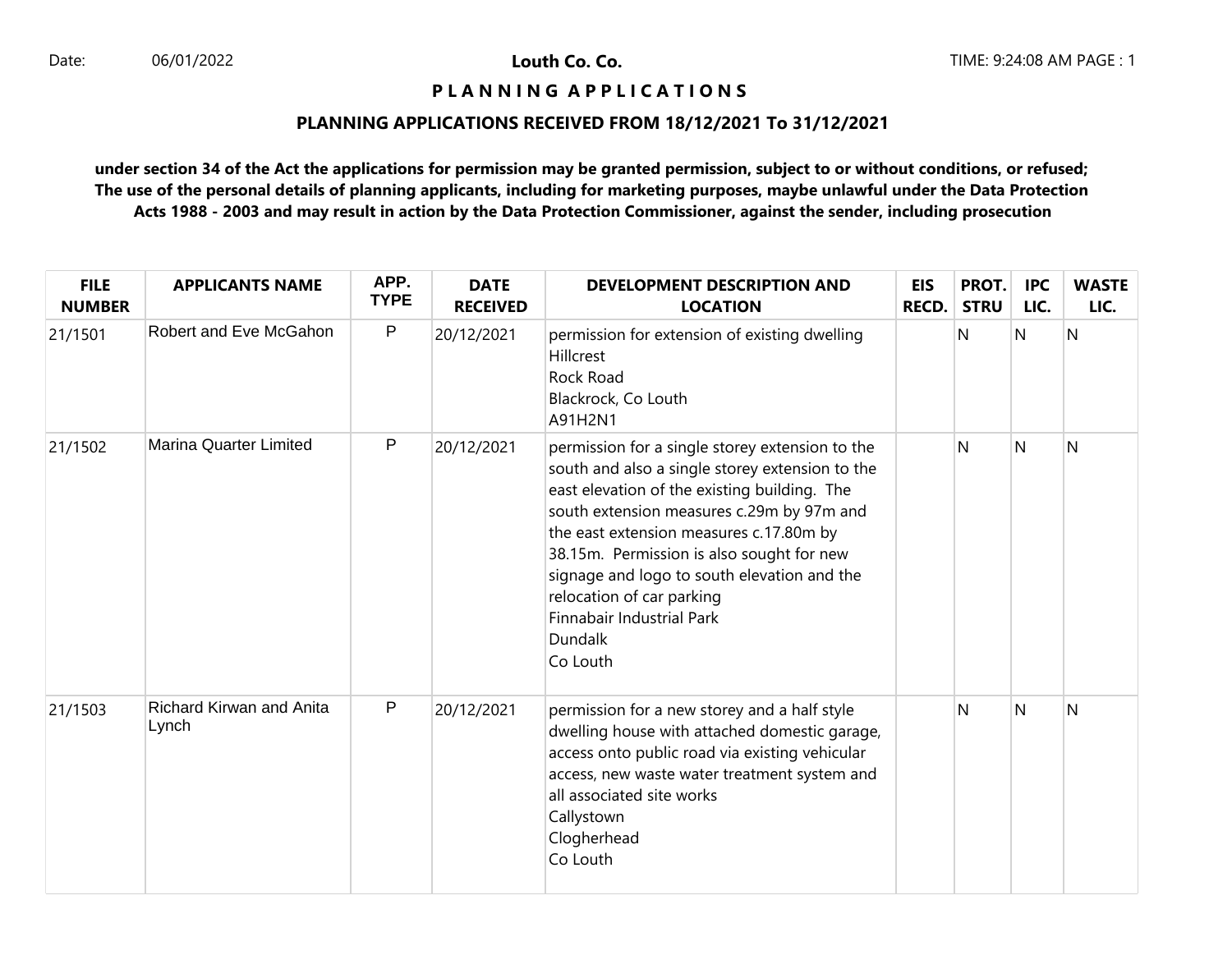## **P L A N N I N G A P P L I C A T I O N S**

# **PLANNING APPLICATIONS RECEIVED FROM 18/12/2021 To 31/12/2021**

| <b>FILE</b><br><b>NUMBER</b> | <b>APPLICANTS NAME</b> | APP.<br><b>TYPE</b> | <b>DATE</b><br><b>RECEIVED</b> | <b>DEVELOPMENT DESCRIPTION AND</b><br><b>LOCATION</b>                                                                                                                                                                                                                                                                                                                                                                                                                    | <b>EIS</b><br><b>RECD.</b> | PROT.<br><b>STRU</b> | <b>IPC</b><br>LIC. | <b>WASTE</b><br>LIC. |
|------------------------------|------------------------|---------------------|--------------------------------|--------------------------------------------------------------------------------------------------------------------------------------------------------------------------------------------------------------------------------------------------------------------------------------------------------------------------------------------------------------------------------------------------------------------------------------------------------------------------|----------------------------|----------------------|--------------------|----------------------|
| 21/1504                      | Pauline Breslin        | P                   | 20/12/2021                     | permission for development to a Protected<br>Structure Ref. No. LHS17-036 (NAIH Registration<br>No. 13823026) located in an architectural<br>conservation area in the Development Plan at<br>Old St Mary's Church, John Street, Ardee. The<br>development will consist of the provision of a<br>coffee shop facility and toilet facilities within the<br>protected structure, and for associated site<br>works<br>Old St Mary's Church<br>John Street<br>Ardee, Co Louth |                            | Υ                    | N                  | IN.                  |
| 21/1505                      | Mary McKenna           | P                   | 20/12/2021                     | permission for change of use of existing<br>creche/pre-school to dwelling house and all<br>associated site works<br>6 Ashleigh Heights<br>North Road<br>Drogheda, Co Louth                                                                                                                                                                                                                                                                                               |                            | N                    | N                  | N                    |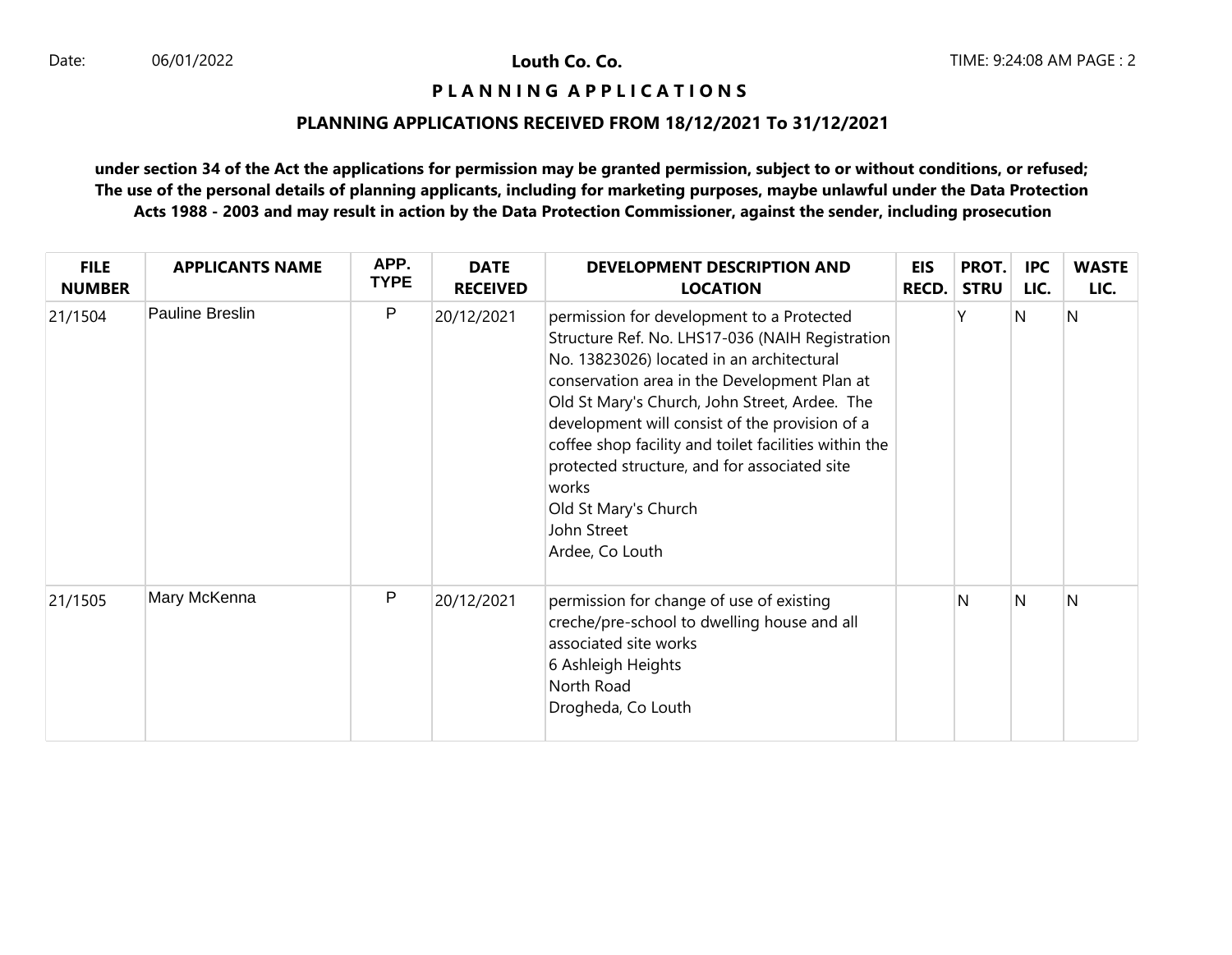### **P L A N N I N G A P P L I C A T I O N S**

## **PLANNING APPLICATIONS RECEIVED FROM 18/12/2021 To 31/12/2021**

| <b>FILE</b><br><b>NUMBER</b> | <b>APPLICANTS NAME</b> | APP.<br><b>TYPE</b> | <b>DATE</b><br><b>RECEIVED</b> | DEVELOPMENT DESCRIPTION AND<br><b>LOCATION</b>                                                                                                                                                                                                                                                                                                                          | <b>EIS</b><br><b>RECD.</b> | PROT.<br><b>STRU</b> | <b>IPC</b><br>LIC. | <b>WASTE</b><br>LIC. |
|------------------------------|------------------------|---------------------|--------------------------------|-------------------------------------------------------------------------------------------------------------------------------------------------------------------------------------------------------------------------------------------------------------------------------------------------------------------------------------------------------------------------|----------------------------|----------------------|--------------------|----------------------|
| 21/1506                      | Eileen Garvey          | $\mathsf{R}$        | 20/12/2021                     | retention permission for the existing single<br>storey pitched roof rear extension and<br>permission for part demolition of said extension<br>to include for an increase of the floor area by<br>18m2 and the removal of the existing pitched<br>roof to be replaced with a flat roof and<br>associated site development works<br>Vienna Cottage<br>Baltray<br>Co Louth |                            | N                    | N                  | $\overline{N}$       |
| 21/1507                      | Rory Kirwan            | $\mathsf{C}$        | 20/12/2021                     | permission consequent on the grant of outline<br>permission ref. no. 20/1135 for a dwelling<br>house, waste water treatment system and<br>percolation area and all associated site works<br>Ballynagrena<br>Dunleer<br>Co Louth                                                                                                                                         |                            | N                    | N                  | N                    |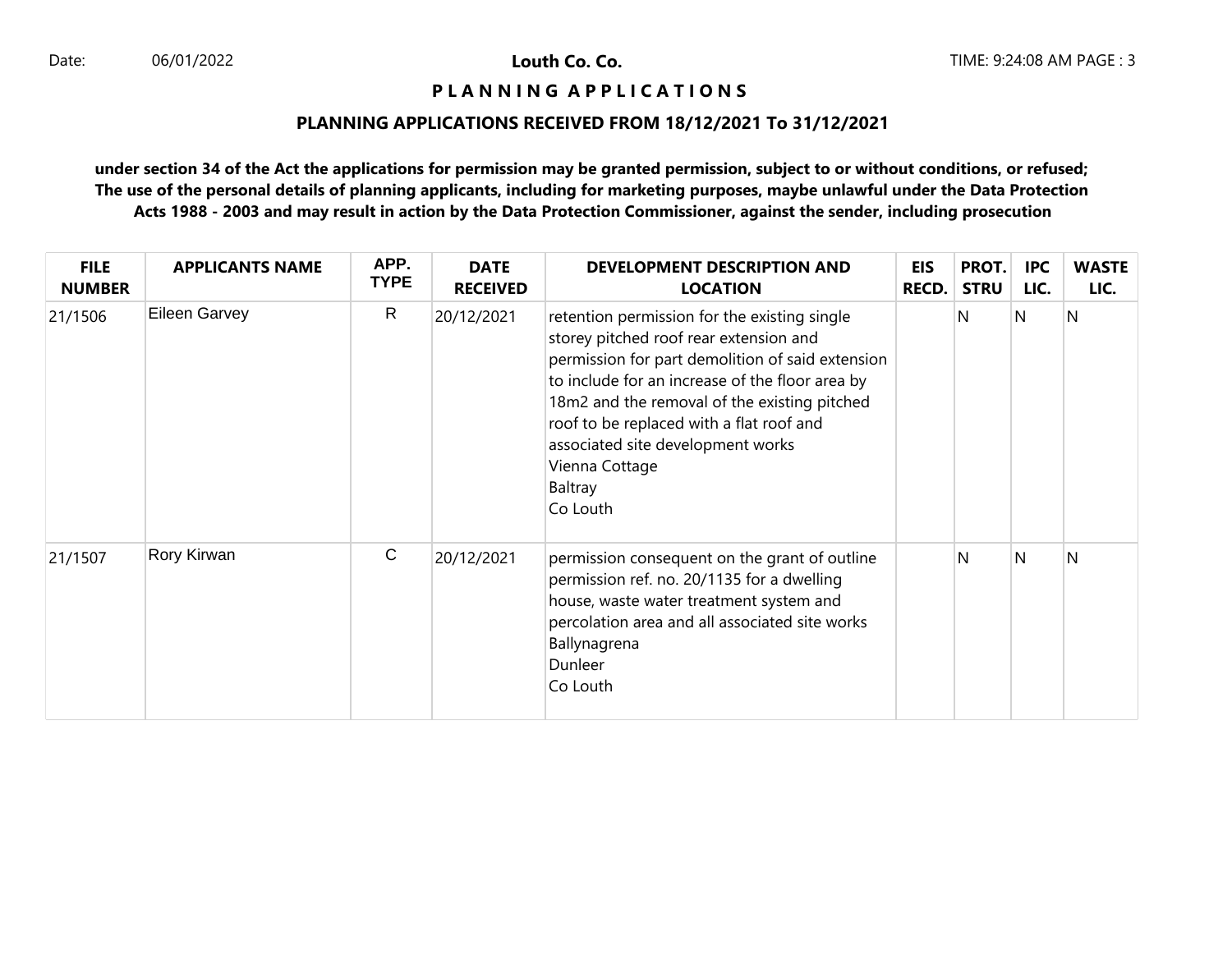## **P L A N N I N G A P P L I C A T I O N S**

# **PLANNING APPLICATIONS RECEIVED FROM 18/12/2021 To 31/12/2021**

| <b>FILE</b><br><b>NUMBER</b> | <b>APPLICANTS NAME</b> | APP.<br><b>TYPE</b> | <b>DATE</b><br><b>RECEIVED</b> | DEVELOPMENT DESCRIPTION AND<br><b>LOCATION</b>                                                                                                                                                                                                                                                                                                                                                                                                                            | <b>EIS</b><br><b>RECD.</b> | PROT.<br><b>STRU</b> | <b>IPC</b><br>LIC. | <b>WASTE</b><br>LIC. |
|------------------------------|------------------------|---------------------|--------------------------------|---------------------------------------------------------------------------------------------------------------------------------------------------------------------------------------------------------------------------------------------------------------------------------------------------------------------------------------------------------------------------------------------------------------------------------------------------------------------------|----------------------------|----------------------|--------------------|----------------------|
| 21/1508                      | Western Motors Ltd     | $\mathsf{P}$        | 20/12/2021                     | permission for construction of single storey<br>motor showroom and service workshop<br>extension to side of existing building,<br>construction of single storey remote sales office,<br>along with attached illuminated building<br>signage and all associated site works, including<br>new driveways, parking areas, landscaping,<br>drainage and additional 5m high pylon sign at<br>existing premises<br><b>Western Motors</b><br>M1 Retail Park<br>Drogheda, Co Louth |                            | N                    | N                  | N                    |
| 21/1509                      | Jacqueline Mulligan    | $\mathsf{P}$        | 20/12/2021                     | permission for the construction of an<br>agricultural entrance to agricultural lands and<br>for associated site works<br>Dunbin Little<br>Knockbridge<br>Dundalk, Co Louth                                                                                                                                                                                                                                                                                                |                            | N                    | N                  | N                    |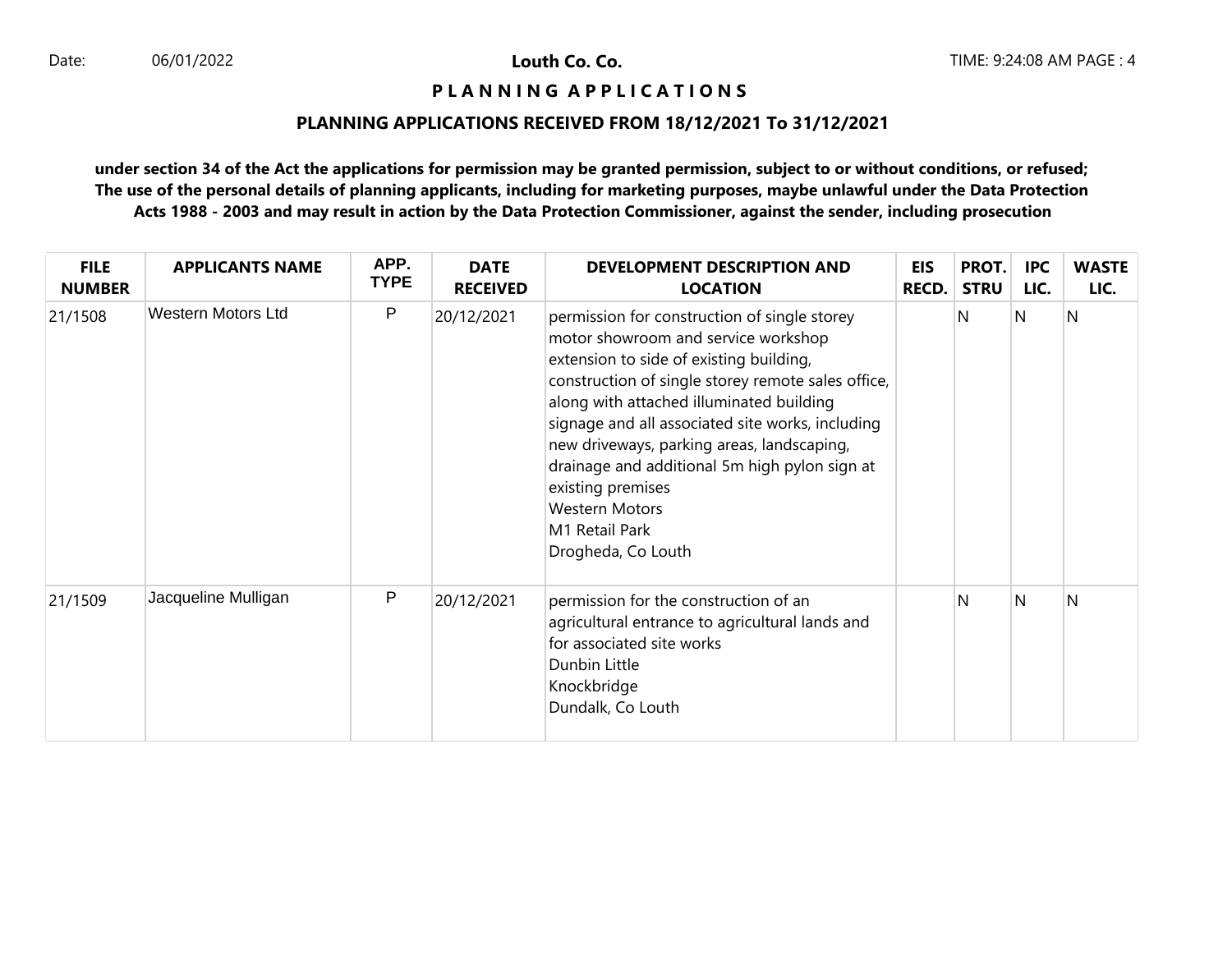### **P L A N N I N G A P P L I C A T I O N S**

## **PLANNING APPLICATIONS RECEIVED FROM 18/12/2021 To 31/12/2021**

| <b>FILE</b><br><b>NUMBER</b> | <b>APPLICANTS NAME</b> | APP.<br><b>TYPE</b> | <b>DATE</b><br><b>RECEIVED</b> | DEVELOPMENT DESCRIPTION AND<br><b>LOCATION</b>                                                                                                                                                                                                                                                                                                                                                                     | EIS<br><b>RECD.</b> | PROT.<br><b>STRU</b> | <b>IPC</b><br>LIC.      | <b>WASTE</b><br>LIC. |
|------------------------------|------------------------|---------------------|--------------------------------|--------------------------------------------------------------------------------------------------------------------------------------------------------------------------------------------------------------------------------------------------------------------------------------------------------------------------------------------------------------------------------------------------------------------|---------------------|----------------------|-------------------------|----------------------|
| 21/1510                      | Joseph McGovern        | P                   | 21/12/2021                     | permission for the demolition of part of existing<br>two storey dwelling, proposed two storey<br>extension to same and proposed construction of<br>single storey independent living unit (50m2) to<br>side of existing two storey dwelling, installation<br>of proprietary waste water treatment<br>system/percolation area, together with all<br>associated site works<br>Brownstown<br>Monasterboice<br>Co Louth |                     | N                    | $\overline{\mathsf{N}}$ | N                    |
| 21/1511                      | Rory McCoy             | P                   | 21/12/2021                     | permission for proposed single storey/dormer<br>design dwelling house, detached domestic<br>garage, new vehicular access from public road,<br>relocation of existing agricultural access to new<br>position east of proposed site, installation of<br>proprietary waste water treatment<br>system/percolation area together with all<br>associated site works<br>Arthurstown<br>Ardee<br>Co Louth                  |                     | N                    | <sup>N</sup>            | N                    |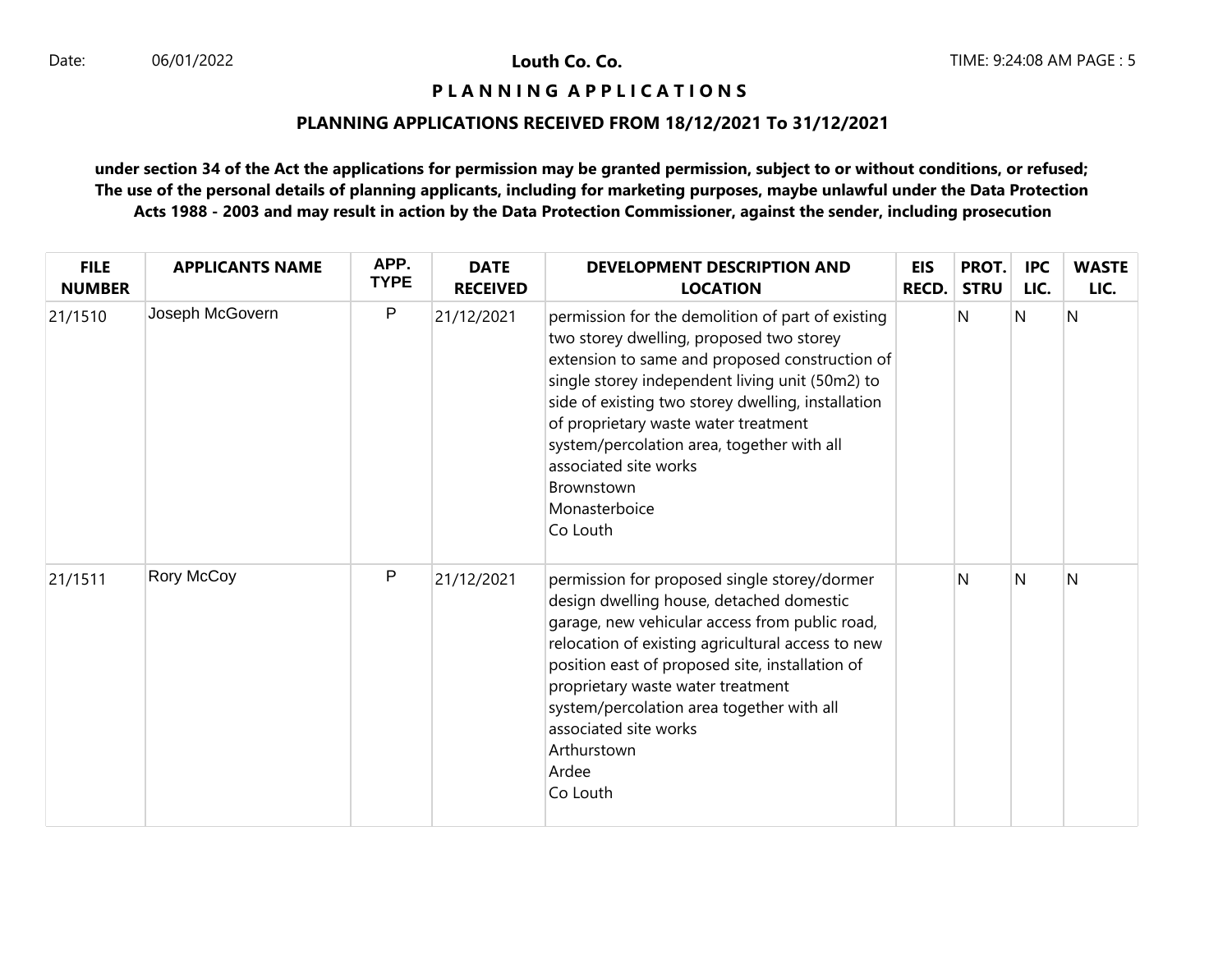## **P L A N N I N G A P P L I C A T I O N S**

# **PLANNING APPLICATIONS RECEIVED FROM 18/12/2021 To 31/12/2021**

| <b>FILE</b><br><b>NUMBER</b> | <b>APPLICANTS NAME</b>                | APP.<br><b>TYPE</b> | <b>DATE</b><br><b>RECEIVED</b> | <b>DEVELOPMENT DESCRIPTION AND</b><br><b>LOCATION</b>                                                                                                                                                                                                                               | <b>EIS</b><br><b>RECD.</b> | PROT.<br><b>STRU</b> | <b>IPC</b><br>LIC. | <b>WASTE</b><br>LIC. |
|------------------------------|---------------------------------------|---------------------|--------------------------------|-------------------------------------------------------------------------------------------------------------------------------------------------------------------------------------------------------------------------------------------------------------------------------------|----------------------------|----------------------|--------------------|----------------------|
| 21/1512                      | Julia Carville                        | P                   | 21/12/2021                     | permission to construct a single storey dwelling,<br>form new entrance onto public road, install<br>waste water treatment system and all ancillary<br>works<br>Darver<br>Readypenny<br>Co Louth                                                                                     |                            | N                    | N                  | N                    |
| 21/1513                      | Becton Dickinson &<br>Company Limited | P                   | 21/12/2021                     | permission for an extension to existing<br>manufacturing facility including new hard<br>standing area and all associated site<br>development works<br>Donore Road<br>Drogheda<br>Co Louth                                                                                           |                            | N                    | N                  | N                    |
| 21/1514                      | <b>Rory Donnelly</b>                  | $\mathsf{R}$        | 21/12/2021                     | retention permission for 1. conversion of attic<br>space to habitable accommodation to include<br>dormer window to rear of dwelling house, 2.<br>extension to rear of existing dwelling house and<br>all associated site development works<br>Green Road<br>Carlingford<br>Co Louth |                            | N                    | N                  | $\mathsf{N}$         |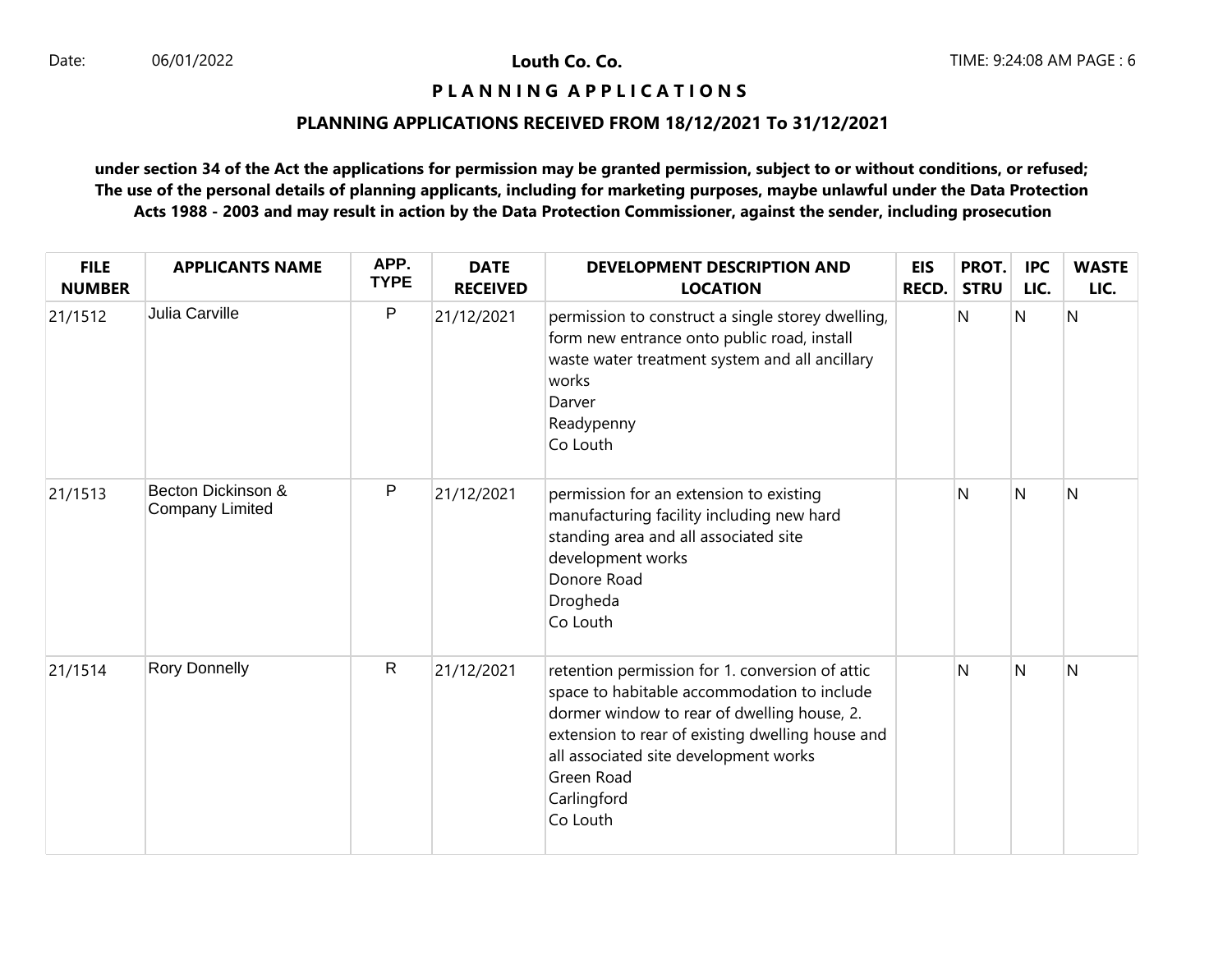## **P L A N N I N G A P P L I C A T I O N S**

# **PLANNING APPLICATIONS RECEIVED FROM 18/12/2021 To 31/12/2021**

| <b>FILE</b><br><b>NUMBER</b> | <b>APPLICANTS NAME</b>                   | APP.<br><b>TYPE</b> | <b>DATE</b><br><b>RECEIVED</b> | <b>DEVELOPMENT DESCRIPTION AND</b><br><b>LOCATION</b>                                                                                                                                           | <b>EIS</b><br><b>RECD.</b> | PROT.<br><b>STRU</b> | <b>IPC</b><br>LIC. | <b>WASTE</b><br>LIC. |
|------------------------------|------------------------------------------|---------------------|--------------------------------|-------------------------------------------------------------------------------------------------------------------------------------------------------------------------------------------------|----------------------------|----------------------|--------------------|----------------------|
| 21/1515                      | Darren Marks and Shauna<br>Callan        | P                   | 21/12/2021                     | permission for one dwelling house, domestic<br>garage, waste water treatment system and all<br>associated site development works<br>Monksland<br>Carlingford<br>Dundalk, Co Louth               |                            | N                    | N                  | N                    |
| 21/1516                      | Emma Halpenny and Chris<br><b>Hughes</b> | P                   | 21/12/2021                     | permission for a single storey extension to the<br>side and rear of the existing dwelling and all<br>associated site development works<br>Ballagan<br>Greenore<br>Co Louth                      |                            | N                    | <sup>N</sup>       | N                    |
| 21/1517                      | Mary and Aidan Carville                  | $\mathsf{P}$        | 21/12/2021                     | permission to construct a single storey dwelling,<br>form new entrance onto public road, install<br>waste water treatment system and all ancillary<br>works<br>Darver<br>Readypenny<br>Co Louth |                            | N                    | <sup>N</sup>       | N                    |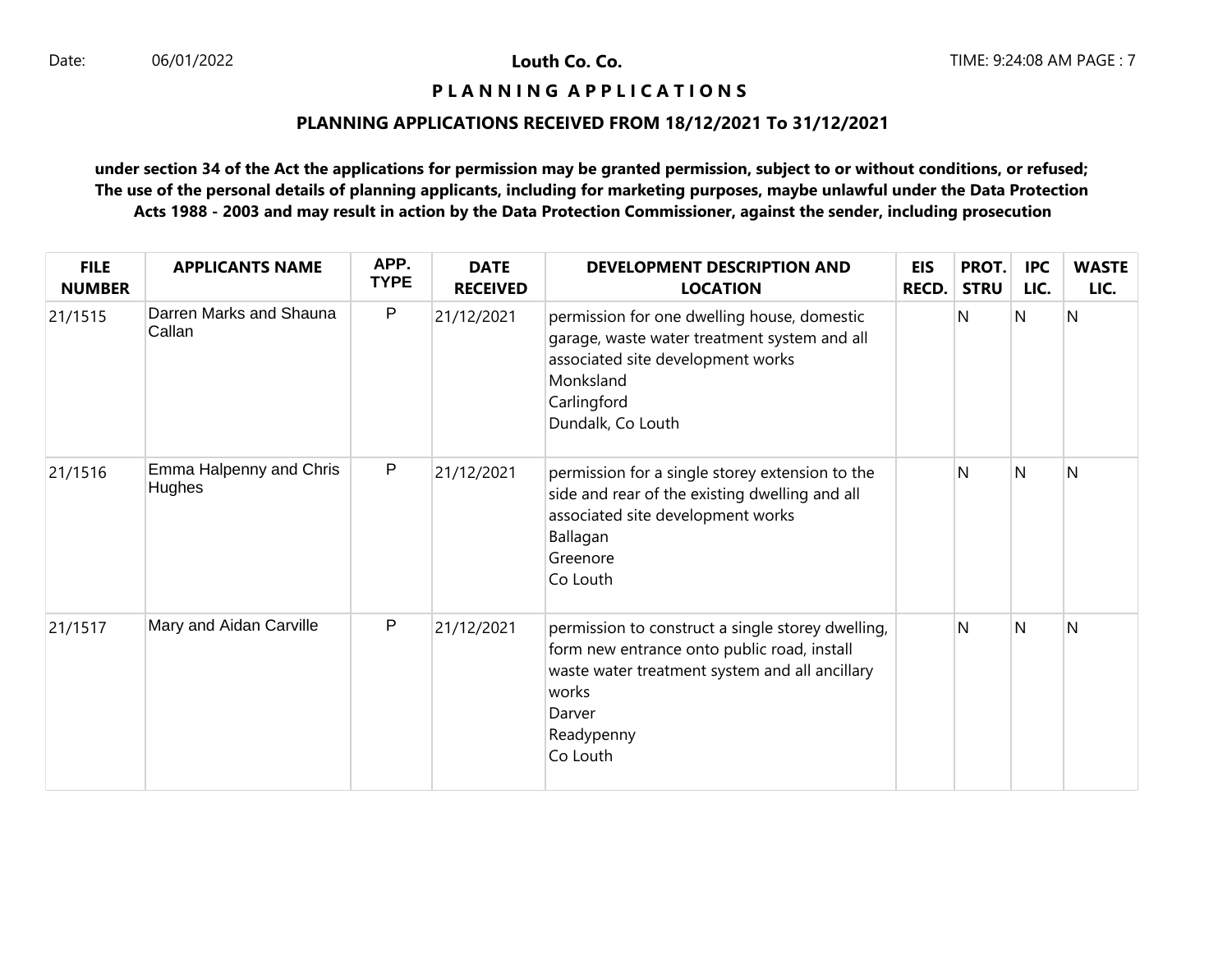### **P L A N N I N G A P P L I C A T I O N S**

### **PLANNING APPLICATIONS RECEIVED FROM 18/12/2021 To 31/12/2021**

| <b>FILE</b>   | <b>APPLICANTS NAME</b>                  | APP.        | <b>DATE</b>     | DEVELOPMENT DESCRIPTION AND                                                                                                                                                                                                                                                                                                                                                                                                                                                                                                                                                                                                                                                                                                                                                                                  | <b>EIS</b>   | PROT.       | IPC. | <b>WASTE</b> |
|---------------|-----------------------------------------|-------------|-----------------|--------------------------------------------------------------------------------------------------------------------------------------------------------------------------------------------------------------------------------------------------------------------------------------------------------------------------------------------------------------------------------------------------------------------------------------------------------------------------------------------------------------------------------------------------------------------------------------------------------------------------------------------------------------------------------------------------------------------------------------------------------------------------------------------------------------|--------------|-------------|------|--------------|
| <b>NUMBER</b> |                                         | <b>TYPE</b> | <b>RECEIVED</b> | <b>LOCATION</b>                                                                                                                                                                                                                                                                                                                                                                                                                                                                                                                                                                                                                                                                                                                                                                                              | <b>RECD.</b> | <b>STRU</b> | LIC. | LIC.         |
| 21/1518       | Racecourse Road<br>Developments Limited | E           | 21/12/2021      | FURTHER EXTENSION OF DURATION OF<br>06/520339 - WE O'HANLON FARRELL INTEND<br>TO APPLY FOR FULL PLANNING PERMISSION<br>FOR A 550SOM CRECHE/CHILDCARE FACILITY<br>AND 149 RESIDENTIAL UNITS TO INCLUDE 66<br>NO. 3 BEDROOMED TERRACED 6 NO. 3<br>BEDROOMED SEMI DETACHED 6 NO. 4<br>BEDROOMED SEMI DETACHED HOUSES 15 NO.<br>2 BEDROOMED APARTMENTS IN FIVE BLOCKS3<br>STOREYS IN HEIGHT 56 NO. APARTMENTS IN<br>FOUR BLOCKS 4 STOREYS IN HEIGHT (12 NO. 1<br>BEDROOM APARTMENS 36 NO. 2 BEDROOM<br>APARTMENTS AND 8 NO. 3 BEDROOM<br>APARTMENTS) THE DEVELOPMENT WILL ALSO<br>INCLUDE THE SITE DEVELOPMENT WORKS NEW<br>VEHICULAR ENTRANCE THE BUILDING UP OF<br>EXISTING GROUND LEVELS SITE SIGNAGE ESB<br>SUB STATION AND ASSOCIATED WORKS AT<br>RACECOURSE ROAD<br>Racecourse Road<br>Dundalk<br>Co Louth |              | N           | N    | N            |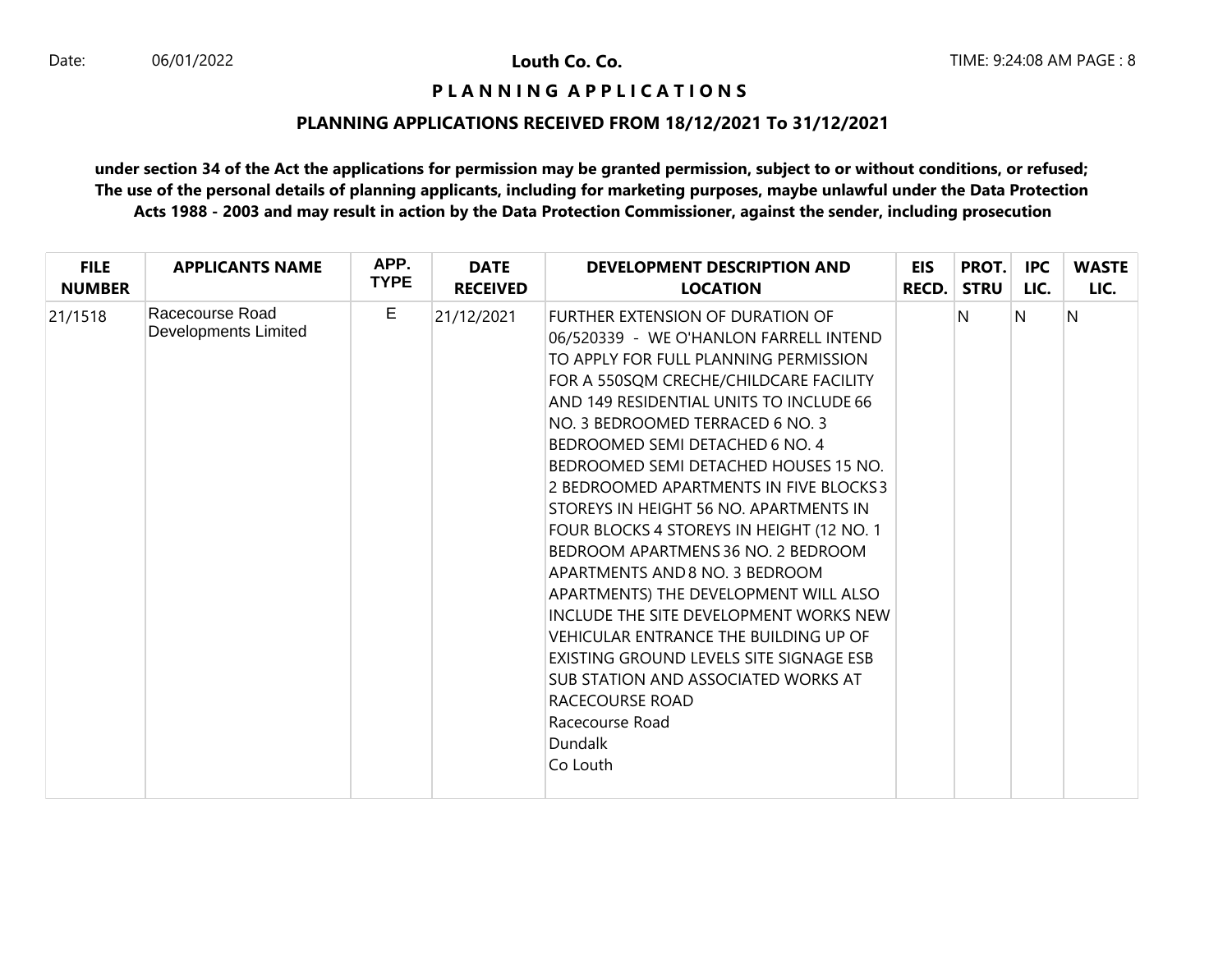### **P L A N N I N G A P P L I C A T I O N S**

### **PLANNING APPLICATIONS RECEIVED FROM 18/12/2021 To 31/12/2021**

| <b>FILE</b>   | <b>APPLICANTS NAME</b>                  | APP.        | <b>DATE</b>     | DEVELOPMENT DESCRIPTION AND                                                                                                                                                                                                                                                                                                                                                                                                                                                                                                                                                                                                                                                                                                                                                                                                | <b>EIS</b> | PROT.       | IPC. | <b>WASTE</b> |
|---------------|-----------------------------------------|-------------|-----------------|----------------------------------------------------------------------------------------------------------------------------------------------------------------------------------------------------------------------------------------------------------------------------------------------------------------------------------------------------------------------------------------------------------------------------------------------------------------------------------------------------------------------------------------------------------------------------------------------------------------------------------------------------------------------------------------------------------------------------------------------------------------------------------------------------------------------------|------------|-------------|------|--------------|
| <b>NUMBER</b> |                                         | <b>TYPE</b> | <b>RECEIVED</b> | <b>LOCATION</b>                                                                                                                                                                                                                                                                                                                                                                                                                                                                                                                                                                                                                                                                                                                                                                                                            | RECD.      | <b>STRU</b> | LIC. | LIC.         |
| 21/1519       | Racecourse Road<br>Developments Limited | E           | 21/12/2021      | <b>FURTHER EXTENSION OF DURATION OF</b><br>06/520339 - WE O'HANLON FARRELL INTEND<br>TO APPLY FOR FULL PLANNING PERMISSION<br>FOR A 550SOM CRECHE/CHILDCARE FACILITY<br>AND 149 RESIDENTIAL UNITS TO INCLUDE 66<br>NO. 3 BEDROOMED TERRACED 6 NO. 3<br>BEDROOMED SEMI DETACHED 6 NO. 4<br>BEDROOMED SEMI DETACHED HOUSES 15 NO.<br>2 BEDROOMED APARTMENTS IN FIVE BLOCKS3<br>STOREYS IN HEIGHT 56 NO. APARTMENTS IN<br>FOUR BLOCKS 4 STOREYS IN HEIGHT (12 NO. 1<br>BEDROOM APARTMENS 36 NO. 2 BEDROOM<br>APARTMENTS AND 8 NO. 3 BEDROOM<br>APARTMENTS) THE DEVELOPMENT WILL ALSO<br>INCLUDE THE SITE DEVELOPMENT WORKS NEW<br>VEHICULAR ENTRANCE THE BUILDING UP OF<br>EXISTING GROUND LEVELS SITE SIGNAGE ESB<br>SUB STATION AND ASSOCIATED WORKS AT<br>RACECOURSE ROAD<br>Racecourse Road<br><b>Dundalk</b><br>Co Louth |            | N           | N    | N            |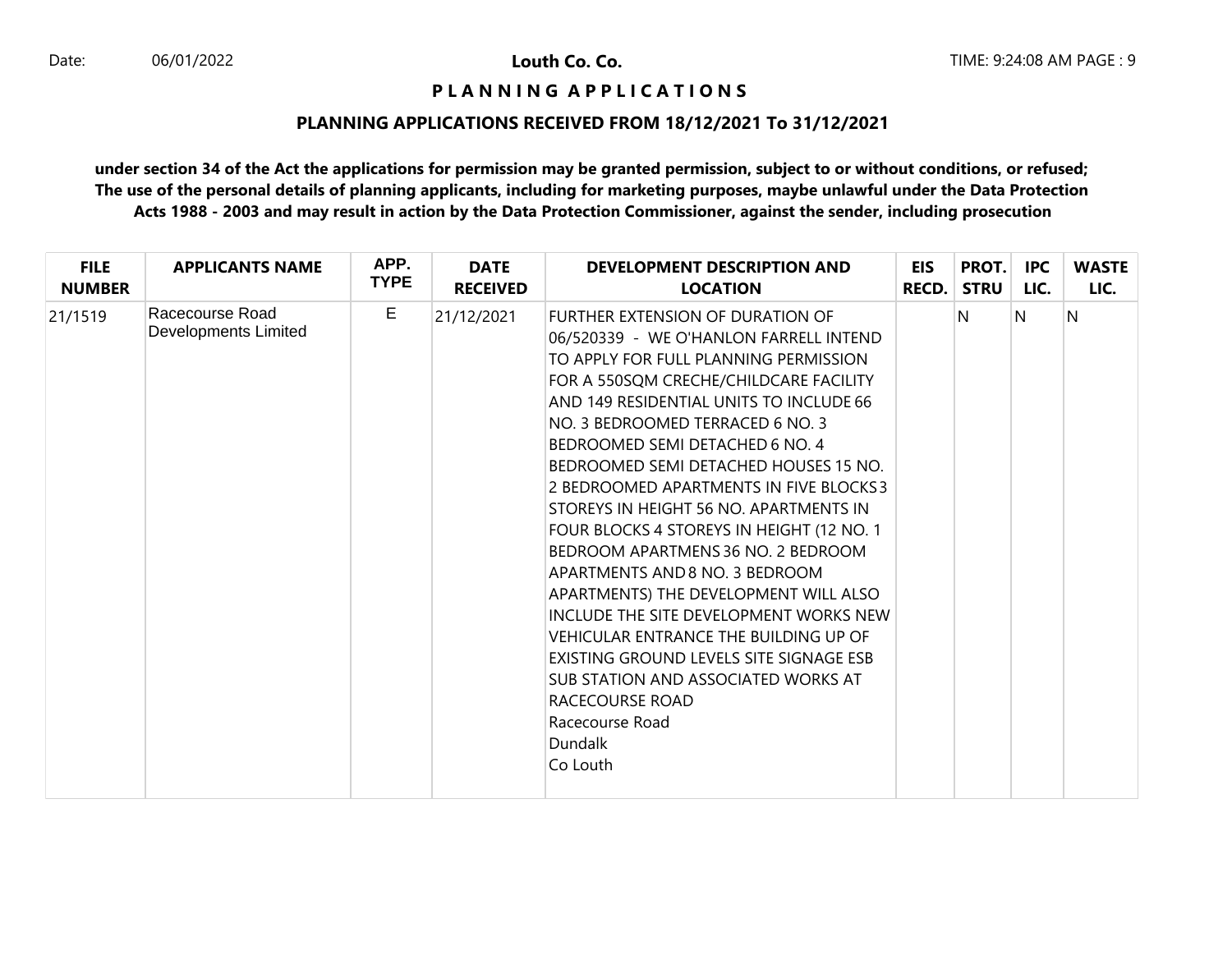# **P L A N N I N G A P P L I C A T I O N S**

### **PLANNING APPLICATIONS RECEIVED FROM 18/12/2021 To 31/12/2021**

| <b>FILE</b>   | <b>APPLICANTS NAME</b>                  | APP.        | <b>DATE</b>     | DEVELOPMENT DESCRIPTION AND                                                                                                                                                                                                                                                                                                                                                                                                                                                                                                                                                                                                                                                                                                                                                                                  | EIS          | PROT.       | IPC. | <b>WASTE</b> |
|---------------|-----------------------------------------|-------------|-----------------|--------------------------------------------------------------------------------------------------------------------------------------------------------------------------------------------------------------------------------------------------------------------------------------------------------------------------------------------------------------------------------------------------------------------------------------------------------------------------------------------------------------------------------------------------------------------------------------------------------------------------------------------------------------------------------------------------------------------------------------------------------------------------------------------------------------|--------------|-------------|------|--------------|
| <b>NUMBER</b> |                                         | <b>TYPE</b> | <b>RECEIVED</b> | <b>LOCATION</b>                                                                                                                                                                                                                                                                                                                                                                                                                                                                                                                                                                                                                                                                                                                                                                                              | <b>RECD.</b> | <b>STRU</b> | LIC. | LIC.         |
| 21/1520       | Racecourse Road<br>Developments Limited | E           | 21/12/2021      | FURTHER EXTENSION OF DURATION OF<br>06/520339 - WE O'HANLON FARRELL INTEND<br>TO APPLY FOR FULL PLANNING PERMISSION<br>FOR A 550SQM CRECHE/CHILDCARE FACILITY<br>AND 149 RESIDENTIAL UNITS TO INCLUDE 66<br>NO. 3 BEDROOMED TERRACED 6 NO. 3<br>BEDROOMED SEMI DETACHED 6 NO. 4<br>BEDROOMED SEMI DETACHED HOUSES 15 NO.<br>2 BEDROOMED APARTMENTS IN FIVE BLOCKS3<br>STOREYS IN HEIGHT 56 NO. APARTMENTS IN<br>FOUR BLOCKS 4 STOREYS IN HEIGHT (12 NO. 1<br>BEDROOM APARTMENS 36 NO. 2 BEDROOM<br>APARTMENTS AND 8 NO. 3 BEDROOM<br>APARTMENTS) THE DEVELOPMENT WILL ALSO<br>INCLUDE THE SITE DEVELOPMENT WORKS NEW<br>VEHICULAR ENTRANCE THE BUILDING UP OF<br>EXISTING GROUND LEVELS SITE SIGNAGE ESB<br>SUB STATION AND ASSOCIATED WORKS AT<br>RACECOURSE ROAD<br>Racecourse Road<br>Dundalk<br>Co Louth |              | N           | N    | N            |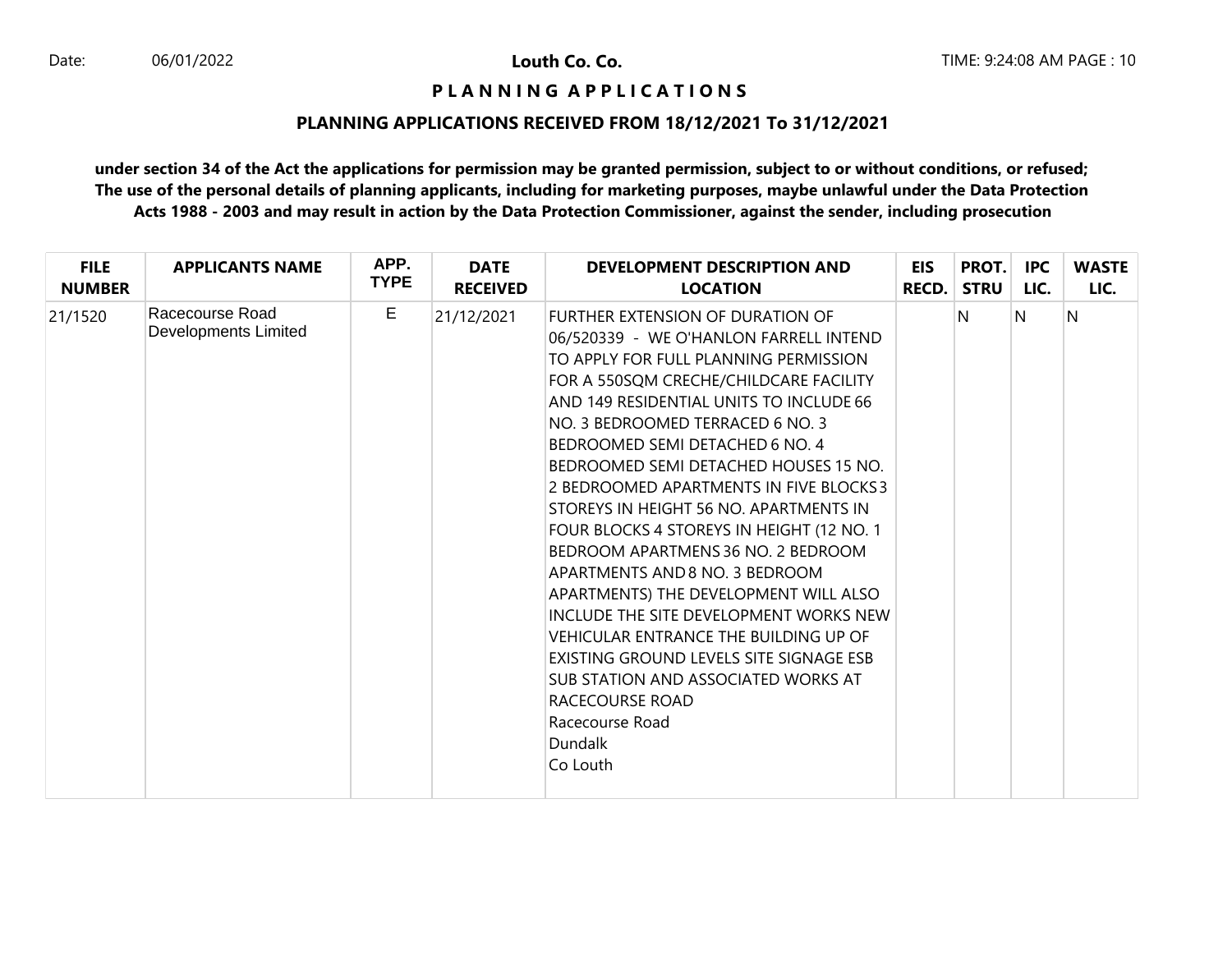# **P L A N N I N G A P P L I C A T I O N S**

# **PLANNING APPLICATIONS RECEIVED FROM 18/12/2021 To 31/12/2021**

| 21/1521 | Declan and Selena Clarke | P | 21/12/2021 | permission for a two storey extension to the<br>side of the existing dwelling and all associated<br>ancillary site works<br>1 The Close, Lennonstown Manor<br>Red Barns Road<br>Dundalk, Co Louth                                                                                                                                                                                                                                                                                                                                          | N | N            | $\mathsf{N}$ |
|---------|--------------------------|---|------------|--------------------------------------------------------------------------------------------------------------------------------------------------------------------------------------------------------------------------------------------------------------------------------------------------------------------------------------------------------------------------------------------------------------------------------------------------------------------------------------------------------------------------------------------|---|--------------|--------------|
| 21/1522 | Joan Hardy               | P | 21/12/2021 | permission to construct a single storey<br>extension to the rear of existing semi-detached<br>house, alterations to existing elevations, internal<br>alterations, alterations to the existing entrance<br>and front boundary wall, new detached garage<br>to rear of existing house and all associated site<br>works<br>94 Point Road<br>Dundalk<br>Co Louth                                                                                                                                                                               | N | N            | N            |
| 21/1523 | Agrio Limited            | Е | 22/12/2021 | FURTHER EXTENSION OF DURATION OF 21/81<br>- Retention and Permission at a site granted<br>approval previously under ref. 15/851 and also<br>08/925 subsequently extended under 13/402,<br>and extended under 18/675. This development<br>is currently under construction. The revisions<br>proposed involves minor amendments to 1<br>number house type and the replacement of 9<br>houses with an alternative house type. As such,<br>there will be no change to the overall number of<br>dwellings currently permitted on the site (i.e. | N | <sup>N</sup> | N            |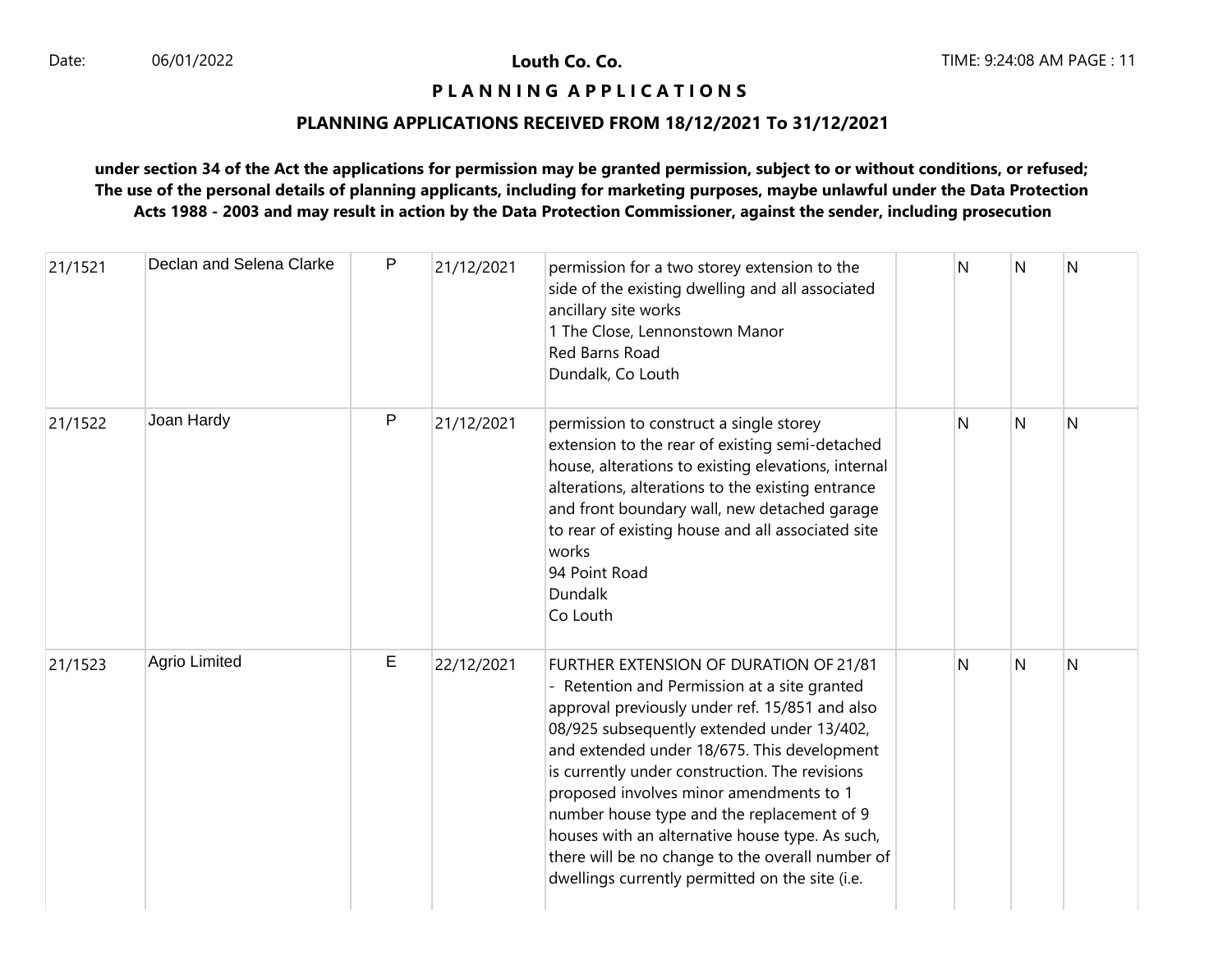#### **P L A N N I N G A P P L I C A T I O N S**

#### **PLANNING APPLICATIONS RECEIVED FROM 18/12/2021 To 31/12/2021**

**under section 34 of the Act the applications for permission may be granted permission, subject to or without conditions, or refused; The use of the personal details of planning applicants, including for marketing purposes, maybe unlawful under the Data Protection Acts 1988 - 2003 and may result in action by the Data Protection Commissioner, against the sender, including prosecution**

> site development works to accommodate 25 no. detached dwellings under permission 18/675 and 2 no. detached dwellings under permission 15/851) with no reduction in parking or open space for the development. There are minor alterations to the proposed location of dwelling boundaries, there are no alterations to the road network. The development consists of (i) Permission for retention and completion of revisions to 1 no. house type D consisting of altering the mono-pitch rear projection to a flat roof including amendments to material finishes of the projection, revisions to windows locations in front, rear and side elevations and reconfiguration of internal floor space. The proposed development will also consist of permission for (ii) Revisions to permitted separating boundary fences between dwellings; (iii) Replacement of a 2 no. house type C with 1 no. house type G1 and 1 no. F1 2, both 2 storey end of street dwellings consisting of 2 storey 4 bed detached dwellings, (iv) Replacement of 3 no. house type A with 3 no. house type G consisting of 2 storey 4 bedroom detached dwellings; (v) Replacement of 2 no. house type D with 2 no. house type F consisting of 2 storey 4 bedroom detached dwellings; (vi) Replacement of 2 no. house type B1 with 2 no. house type G consisting of 2 storey 4 bedroom detached dwellings; (vii) Replacement of 1 no.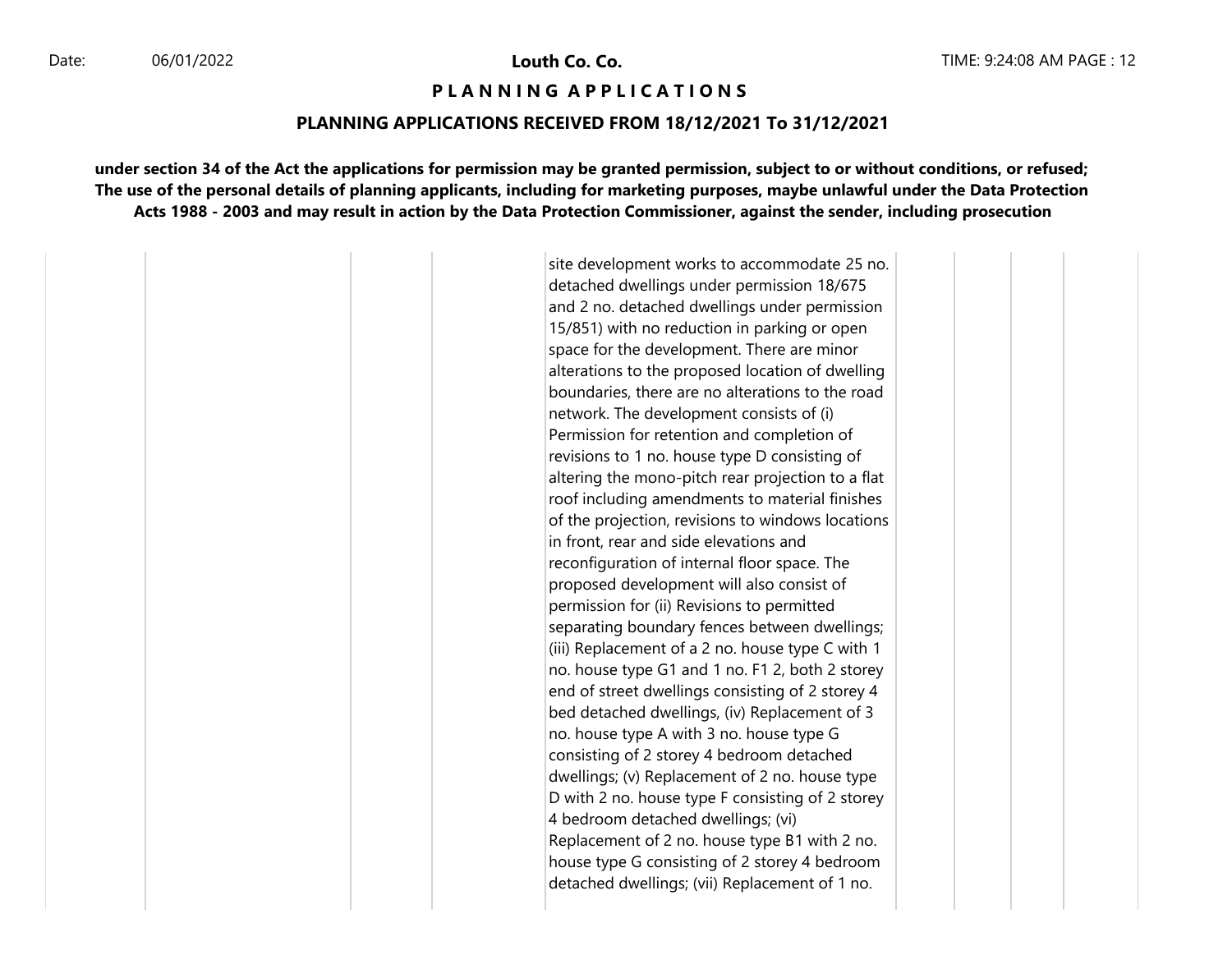# **P L A N N I N G A P P L I C A T I O N S**

# **PLANNING APPLICATIONS RECEIVED FROM 18/12/2021 To 31/12/2021**

|         |               |   |            | house type D2 1 with 1 no. house type G<br>consisting of a 2 storey 4 bedroom dwelling<br>Braghan<br>Baltray<br>Co Louth                                                                                                                                                                                                                                                                                                                                                                                                                                                                                                                                                                                                                                                                                                                                                                                                                                                                                                                                                                                                                                                                              |   |   |   |
|---------|---------------|---|------------|-------------------------------------------------------------------------------------------------------------------------------------------------------------------------------------------------------------------------------------------------------------------------------------------------------------------------------------------------------------------------------------------------------------------------------------------------------------------------------------------------------------------------------------------------------------------------------------------------------------------------------------------------------------------------------------------------------------------------------------------------------------------------------------------------------------------------------------------------------------------------------------------------------------------------------------------------------------------------------------------------------------------------------------------------------------------------------------------------------------------------------------------------------------------------------------------------------|---|---|---|
| 21/1524 | Agrio Limited | E | 22/12/2021 | <b>EXTENSION OF DURATION OF 21/81 - Retention</b><br>and Permission at a site granted approval<br>previously under ref. 15/851 and also 08/925<br>subsequently extended under 13/402, and<br>extended under 18/675. This development is<br>currently under construction. The revisions<br>proposed involves minor amendments to 1<br>number house type and the replacement of 9<br>houses with an alternative house type. As such,<br>there will be no change to the overall number of<br>dwellings currently permitted on the site (i.e.<br>site development works to accommodate 25 no.<br>detached dwellings under permission 18/675<br>and 2 no. detached dwellings under permission<br>15/851) with no reduction in parking or open<br>space for the development. There are minor<br>alterations to the proposed location of dwelling<br>boundaries, there are no alterations to the road<br>network. The development consists of (i)<br>Permission for retention and completion of<br>revisions to 1 no. house type D consisting of<br>altering the mono-pitch rear projection to a flat<br>roof including amendments to material finishes<br>of the projection, revisions to windows locations | N | N | N |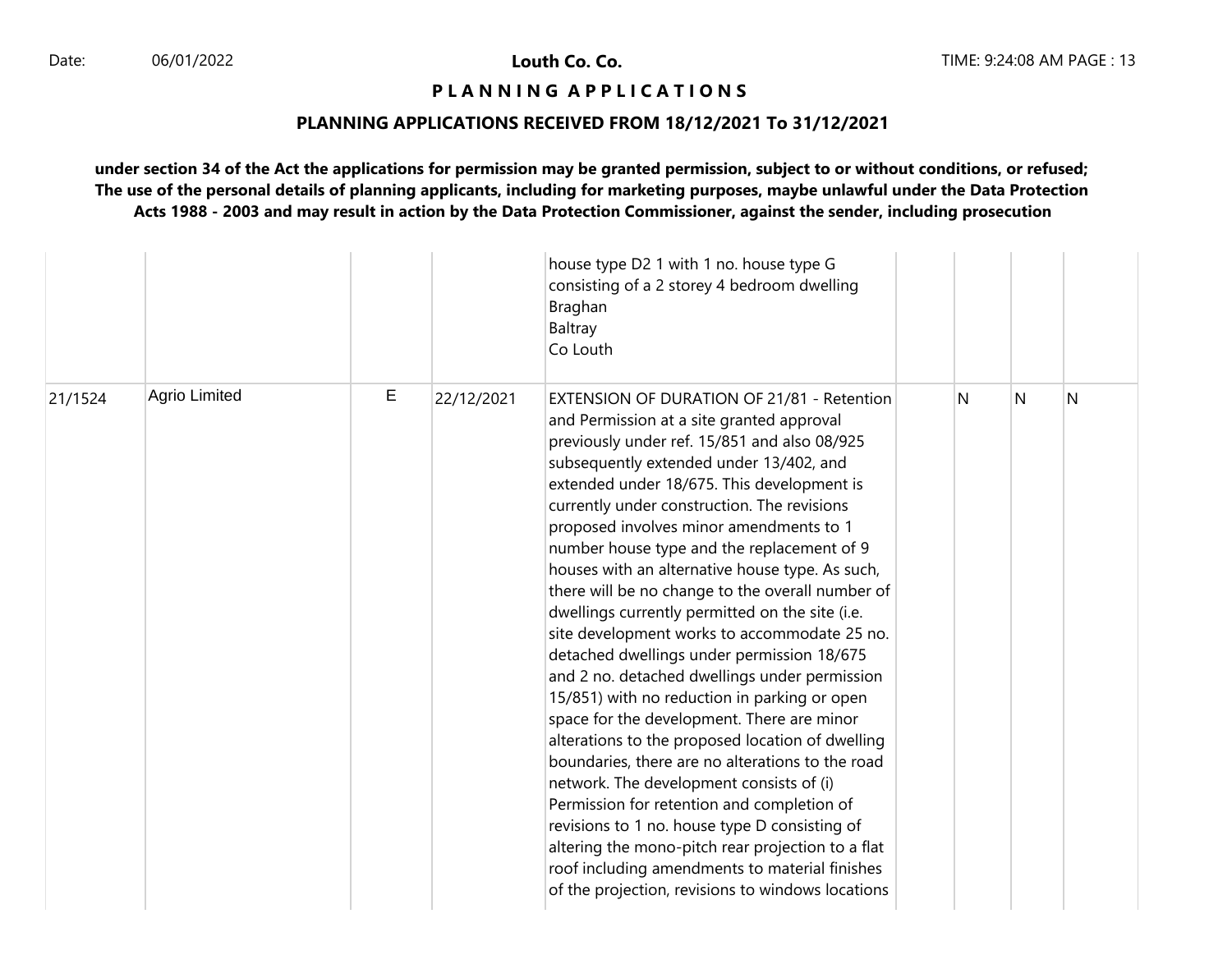# **P L A N N I N G A P P L I C A T I O N S**

### **PLANNING APPLICATIONS RECEIVED FROM 18/12/2021 To 31/12/2021**

|         |                      |   |            | in front, rear and side elevations and<br>reconfiguration of internal floor space. The<br>proposed development will also consist of<br>permission for (ii) Revisions to permitted<br>separating boundary fences between dwellings;<br>(iii) Replacement of a 2 no. house type C with 1<br>no. house type G1 and 1 no. F1 2, both 2 storey<br>end of street dwellings consisting of 2 storey 4<br>bed detached dwellings, (iv) Replacement of 3<br>no. house type A with 3 no. house type G<br>consisting of 2 storey 4 bedroom detached<br>dwellings; (v) Replacement of 2 no. house type<br>D with 2 no. house type F consisting of 2 storey<br>4 bedroom detached dwellings; (vi)<br>Replacement of 2 no. house type B1 with 2 no.<br>house type G consisting of 2 storey 4 bedroom<br>detached dwellings; (vii) Replacement of 1 no.<br>house type D2 1 with 1 no. house type G<br>consisting of a 2 storey 4 bedroom dwelling<br>Braghan Point<br>Braghan<br>Baltray, Co Louth |   |   |   |
|---------|----------------------|---|------------|------------------------------------------------------------------------------------------------------------------------------------------------------------------------------------------------------------------------------------------------------------------------------------------------------------------------------------------------------------------------------------------------------------------------------------------------------------------------------------------------------------------------------------------------------------------------------------------------------------------------------------------------------------------------------------------------------------------------------------------------------------------------------------------------------------------------------------------------------------------------------------------------------------------------------------------------------------------------------------|---|---|---|
| 21/1525 | <b>Agrio Limited</b> | E | 22/12/2021 | FURTHER EXTENSION OF DURATION OF 08/925<br>- Permission for a development on a site<br>extending to 3.45ha which will consist of a)<br>demolition of existing structures on site<br>(c.973.3sq.m) b) site development works to<br>accommodate 25 no. detached dwellings with<br>on-site parking for each dwelling (dwellings will                                                                                                                                                                                                                                                                                                                                                                                                                                                                                                                                                                                                                                                  | N | N | N |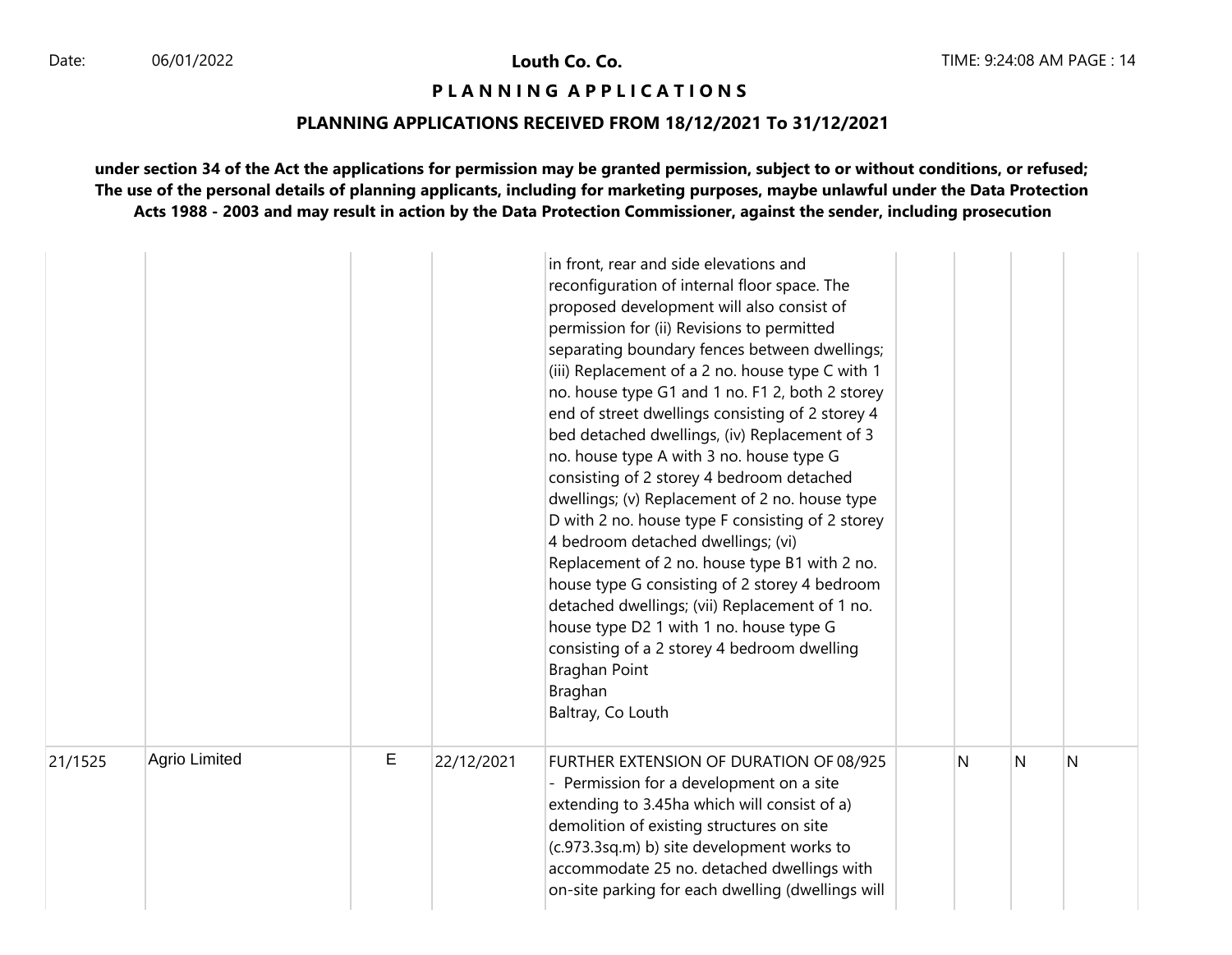#### **P L A N N I N G A P P L I C A T I O N S**

#### **PLANNING APPLICATIONS RECEIVED FROM 18/12/2021 To 31/12/2021**

**under section 34 of the Act the applications for permission may be granted permission, subject to or without conditions, or refused; The use of the personal details of planning applicants, including for marketing purposes, maybe unlawful under the Data Protection Acts 1988 - 2003 and may result in action by the Data Protection Commissioner, against the sender, including prosecution**

> range in height from single storey to one-anda-half storey to two storey in height) on individual development plots and c) buildings located at the junction of the Baltray - Termonfeckin Road / Promenade Road comprising 3 no. two storey three bedroom dwellings; 1 no. two storey four bedroom dwelling; a mixed use building comprising a shop with associated office and stores at ground floor level (gross floor area of 144sq.m) with two no. two bedroom apartments at first floor level, with a further 16 car parking spaces to serve this part of the site. The main vehicular and pedestrian access will be provided off the Baltray to Termonfeckin Road (R167). There will also be pedestrian access to the development off the Promenade Road and revised vehicular access to existing dwelling to the east. Site development works to include junctions and access roads, dropped kerbs to each of the individual dwelling plots, footpaths, grass margins, landscaping and boundary treatments, public lighting, foul and surface water drainage systems, water supply and all other related services and infrastructure. The development also provides for off-site upgrade works to the Baltray to Termonfeckin Road (R167) for a distance of c. 220 metres at and in the vicinity of the site frontage. Significant Further Information - re-alignment works to R167 (Baltray-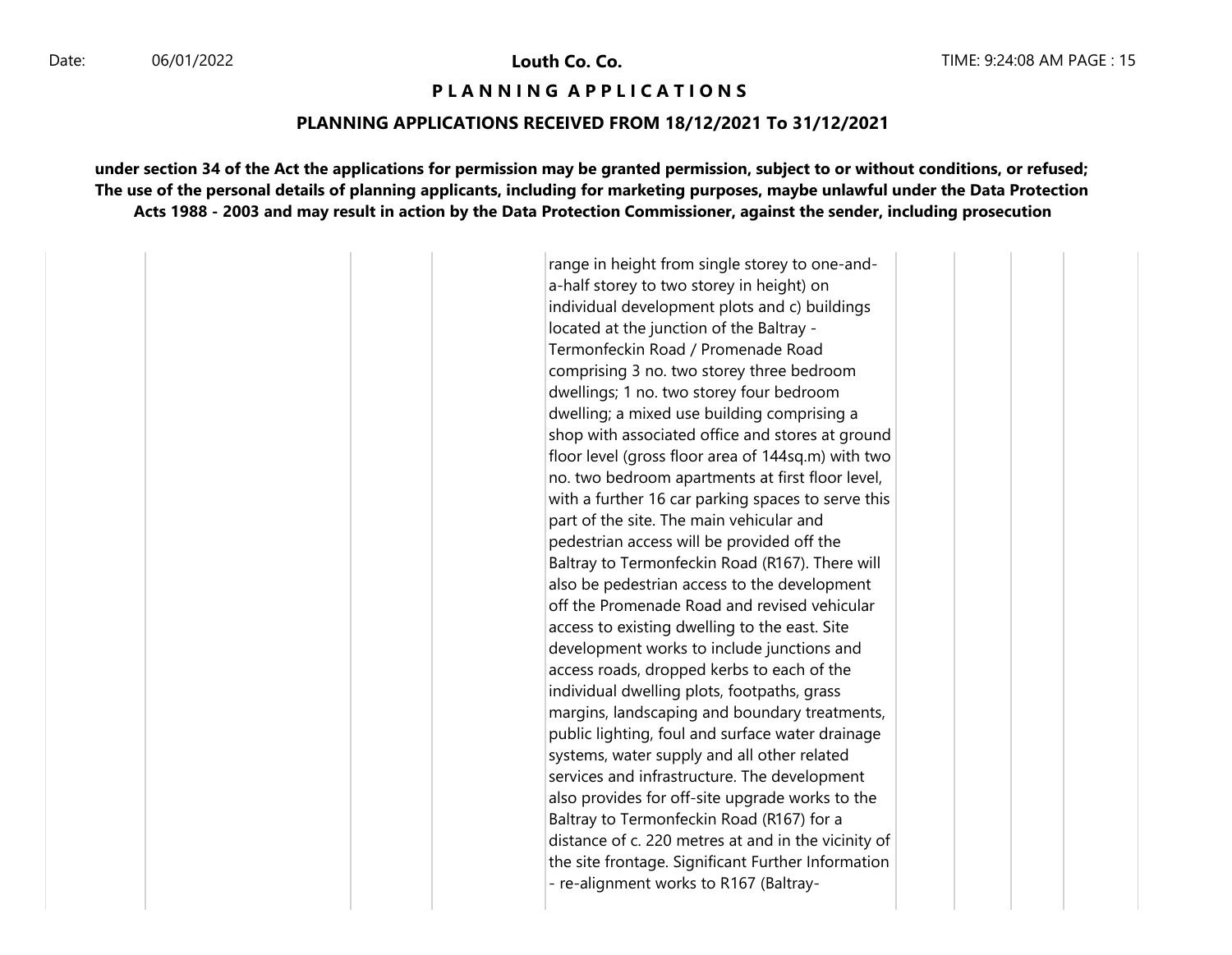# **P L A N N I N G A P P L I C A T I O N S**

# **PLANNING APPLICATIONS RECEIVED FROM 18/12/2021 To 31/12/2021**

|         |             |   |            | Termonfeckin Road) for a distance of c.320<br>metres at and in the vicinity of the site frontage;<br>revisions to internal roads and car parking<br>layout; revisions to entrance of private dweling<br>on 'Promenade Road', the provision of a public<br>lighting plan for the R167 and 'Promenade<br>Road' and archaeological survey of application<br>site<br>Braghan<br>Baltray<br>Co Louth |   |   |   |
|---------|-------------|---|------------|-------------------------------------------------------------------------------------------------------------------------------------------------------------------------------------------------------------------------------------------------------------------------------------------------------------------------------------------------------------------------------------------------|---|---|---|
| 21/1526 | James Lynch | P | 22/12/2021 | permission for a bungalow style dwelling house,<br>a waste water treatment system, a new site<br>entrance and all associated site development<br>works<br>Carnalughoge<br>Louth<br>Dundalk, Co Louth                                                                                                                                                                                            | N | N | N |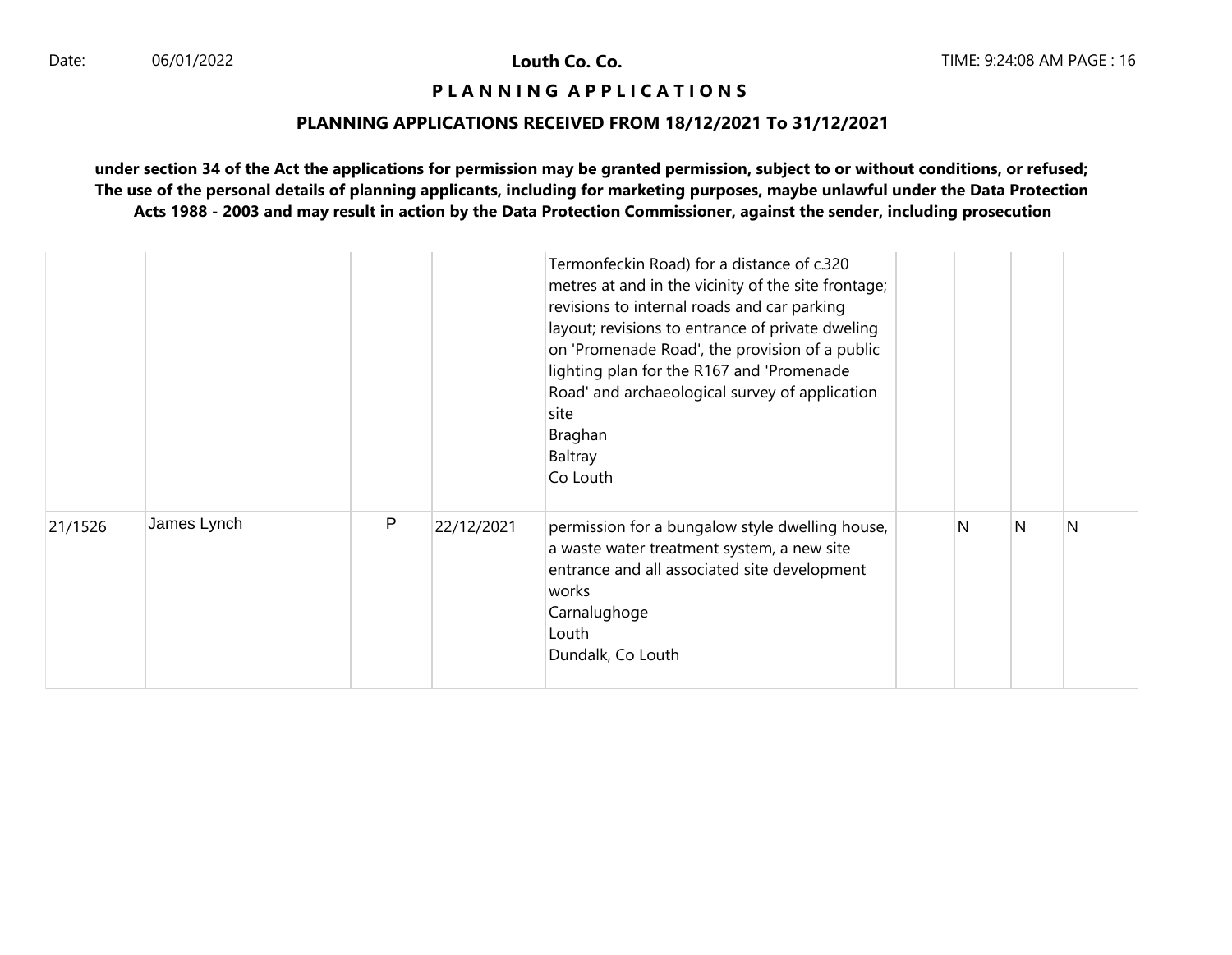# **P L A N N I N G A P P L I C A T I O N S**

# **PLANNING APPLICATIONS RECEIVED FROM 18/12/2021 To 31/12/2021**

| <b>FILE</b><br><b>NUMBER</b> | <b>APPLICANTS NAME</b> | APP.<br><b>TYPE</b> | <b>DATE</b><br><b>RECEIVED</b> | DEVELOPMENT DESCRIPTION AND<br><b>LOCATION</b>                                                                                                                                                                                                                                                                                                                                                                | EIS<br><b>RECD.</b> | PROT.<br><b>STRU</b> | <b>IPC</b><br>LIC. | <b>WASTE</b><br>LIC. |
|------------------------------|------------------------|---------------------|--------------------------------|---------------------------------------------------------------------------------------------------------------------------------------------------------------------------------------------------------------------------------------------------------------------------------------------------------------------------------------------------------------------------------------------------------------|---------------------|----------------------|--------------------|----------------------|
| 21/1527                      | Paula Tiernan          | $\mathsf{R}$        | 22/12/2021                     | Retention Permission for the erection of a<br>glazed balcony to the rear of my existing<br>dwelling & boundary treatments with full<br>permission sought for new site entrance<br>arrangement including entrance pier with<br>sliding gate and all associated development<br>works.<br><b>Wavecrest Drive</b><br>Blackrock<br>County Louth                                                                    |                     | N                    | <sup>N</sup>       | N                    |
| 21/1528                      | Colm O'Reilly          | P                   | 22/12/2021                     | Permission for single storey extension to front &<br>side of existing single storey dwelling house for<br>use as student accommodation. demolish single<br>storey extension to rear, elevational changes,<br>alterations to internal layout, relocation of<br>existing vehicular entrance and associated site<br>development works.<br>Dublin Road<br>Haggardstown<br><b>Dundalk</b><br>County Louth A91 XK26 |                     | N                    | <sup>N</sup>       | N                    |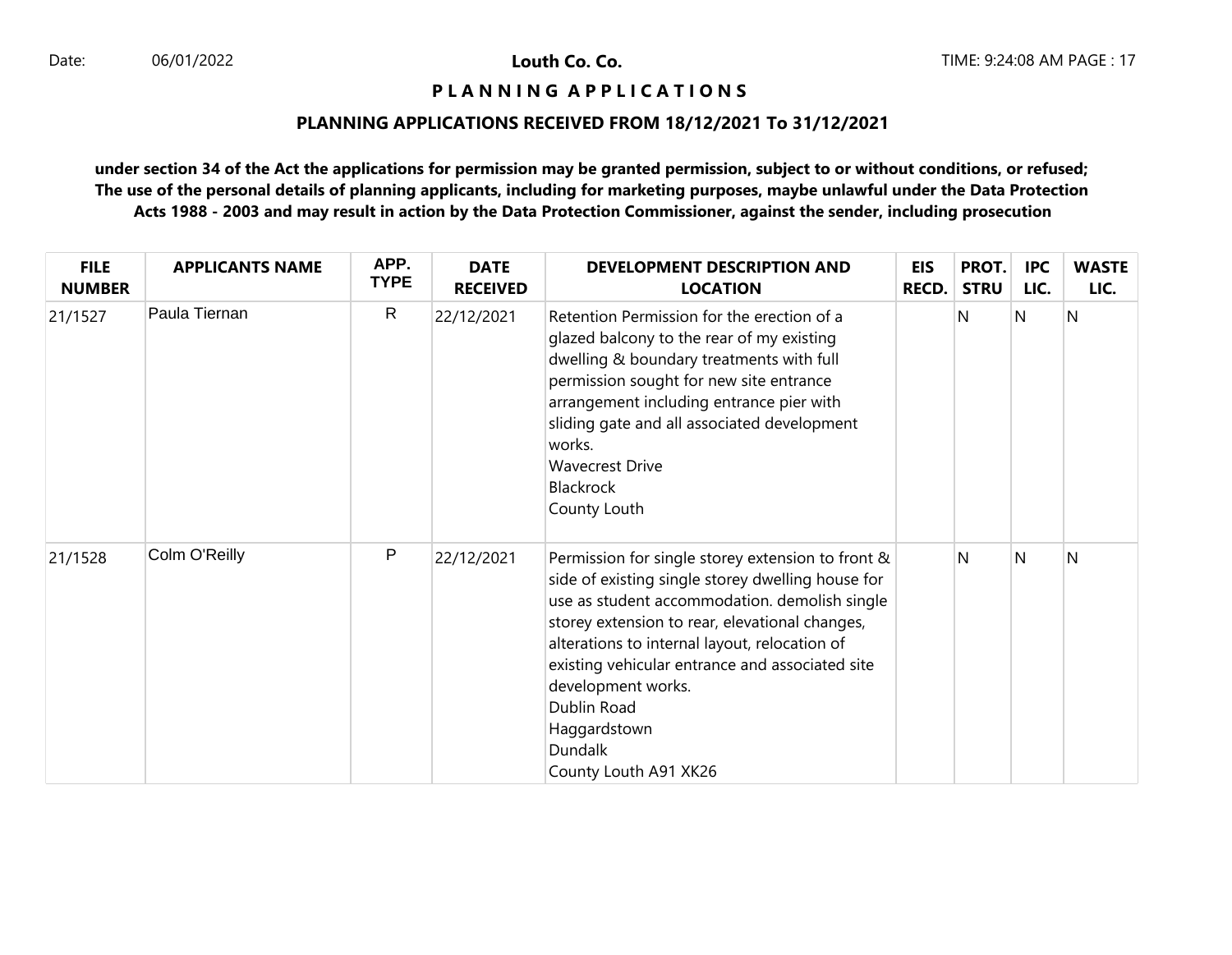# **P L A N N I N G A P P L I C A T I O N S**

# **PLANNING APPLICATIONS RECEIVED FROM 18/12/2021 To 31/12/2021**

| <b>FILE</b><br><b>NUMBER</b> | <b>APPLICANTS NAME</b> | APP.<br><b>TYPE</b> | <b>DATE</b><br><b>RECEIVED</b> | <b>DEVELOPMENT DESCRIPTION AND</b><br><b>LOCATION</b>                                                                                                                                                                                                                                                                                  | <b>EIS</b><br><b>RECD.</b> | PROT.<br><b>STRU</b> | <b>IPC</b><br>LIC. | <b>WASTE</b><br>LIC. |
|------------------------------|------------------------|---------------------|--------------------------------|----------------------------------------------------------------------------------------------------------------------------------------------------------------------------------------------------------------------------------------------------------------------------------------------------------------------------------------|----------------------------|----------------------|--------------------|----------------------|
| 21/1529                      | Dermot & Rachel Smyth  | ${\sf R}$           | 22/12/2021                     | Retention Permission for existing single storey<br>garage, external patio area to south elevation<br>and 2 no. entrance gate piers<br>5 The Gables<br>Cordoogan, Monasterboice<br>County Louth A92 C6P1                                                                                                                                |                            | N                    | N                  | $\overline{N}$       |
| 21/1530                      | Seamus O'Cathlain      | $\mathsf{P}$        | 22/12/2021                     | permission sought for alterations to previously<br>granted planning permission ref. no. 20/343. It<br>is proposed to reconfigure the ground floor<br>extension to the rear and remove sunroom and<br>to modify the porch extension to the front of<br>the dwelling by reducing its size<br>7 Park Villas<br><b>Dundalk</b><br>Co Louth |                            | N                    | N                  | N                    |
| 21/1531                      | Michael McEvoy         | P                   | 22/12/2021                     | permission for a dwelling house, domestic<br>garage, waste water treatment system and<br>associated site development works<br>Canonstown<br>Termonfeckin<br>Co Louth                                                                                                                                                                   |                            | N                    | N                  | N                    |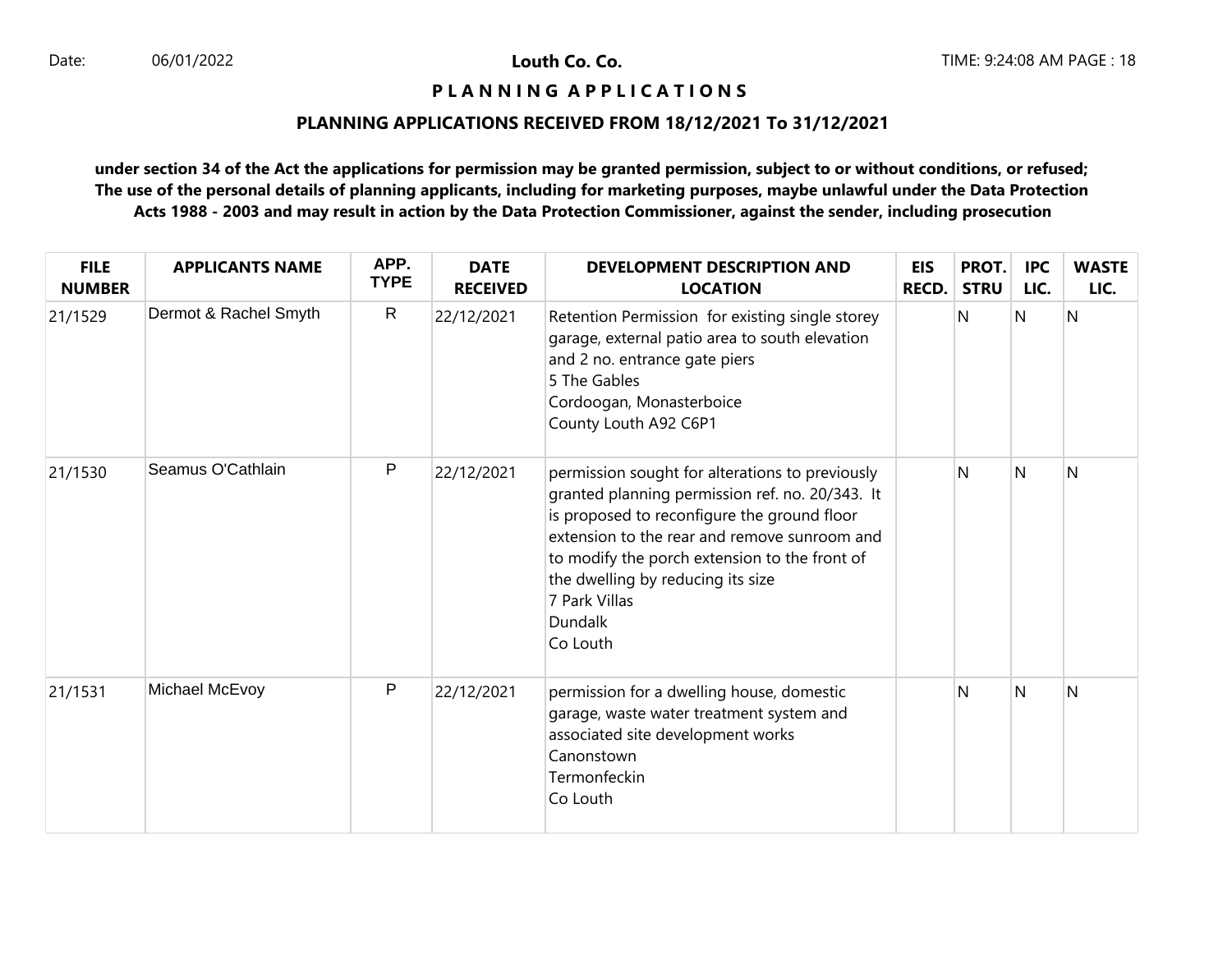# **P L A N N I N G A P P L I C A T I O N S**

# **PLANNING APPLICATIONS RECEIVED FROM 18/12/2021 To 31/12/2021**

| <b>FILE</b><br><b>NUMBER</b> | <b>APPLICANTS NAME</b>        | APP.<br><b>TYPE</b> | <b>DATE</b><br><b>RECEIVED</b> | DEVELOPMENT DESCRIPTION AND<br><b>LOCATION</b>                                                                                                                                       | <b>EIS</b><br><b>RECD.</b> | PROT.<br><b>STRU</b> | <b>IPC</b><br>LIC. | <b>WASTE</b><br>LIC. |
|------------------------------|-------------------------------|---------------------|--------------------------------|--------------------------------------------------------------------------------------------------------------------------------------------------------------------------------------|----------------------------|----------------------|--------------------|----------------------|
| 21/1532                      | Ray O'Shaughnessy             | $\mathsf{R}$        | 22/12/2021                     | retention permission for extension and<br>alterations to an existing two storey dwelling<br>and all associated site development works<br>Doolargy<br>Ravensdale<br>Dundalk, Co Louth |                            | N                    | N                  | $\overline{N}$       |
| 21/1533                      | Graham Galligan               | P                   | 22/12/2021                     | Permission for the construction of a<br>garage/shed in the rear garden of an existing<br>dwelling.<br>1 Laurel Grove<br>Dundalk<br>County Louth                                      |                            | N                    | N                  | N                    |
| 21/1534                      | Paula Hennessy (nee<br>Lynch) | P                   | 22/12/2021                     | Permission for a 1.5 Storey dwelling, Detached<br>garage, Waste Water Treatment System with all<br>associated site works.<br>Gudderstown<br>Ardee<br>County Louth                    |                            | N                    | N                  | N                    |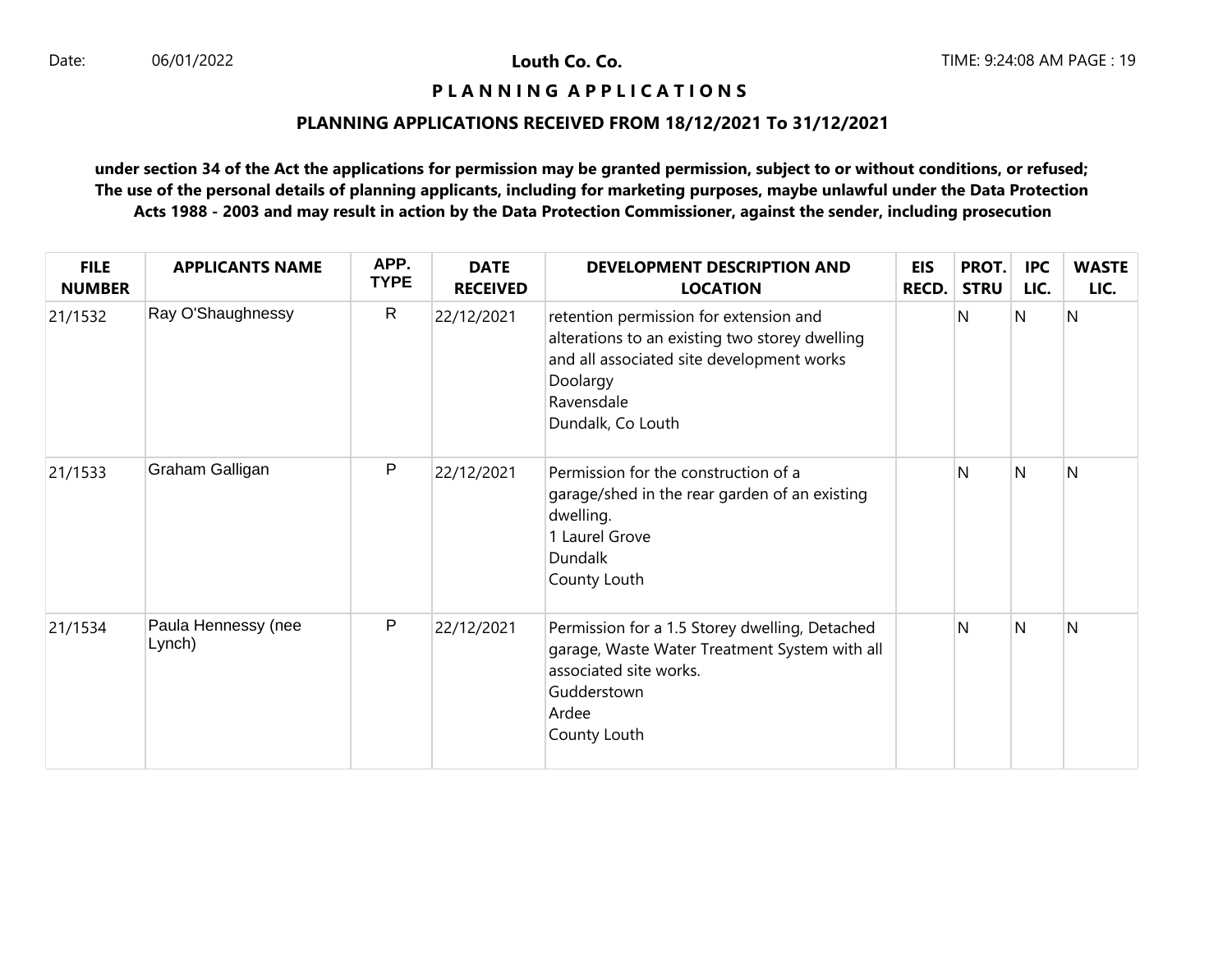# **P L A N N I N G A P P L I C A T I O N S**

# **PLANNING APPLICATIONS RECEIVED FROM 18/12/2021 To 31/12/2021**

| <b>FILE</b><br><b>NUMBER</b> | <b>APPLICANTS NAME</b>           | APP.<br><b>TYPE</b> | <b>DATE</b><br><b>RECEIVED</b> | <b>DEVELOPMENT DESCRIPTION AND</b><br><b>LOCATION</b>                                                                                                                                                   | <b>EIS</b><br><b>RECD.</b> | PROT.<br><b>STRU</b> | <b>IPC</b><br>LIC. | <b>WASTE</b><br>LIC. |
|------------------------------|----------------------------------|---------------------|--------------------------------|---------------------------------------------------------------------------------------------------------------------------------------------------------------------------------------------------------|----------------------------|----------------------|--------------------|----------------------|
| 21/1535                      | Mairead Ahern & Niamh<br>Maguire | $\mathsf{R}$        | 22/12/2021                     | Retention Permission for a side extension to an<br>existing dwelling house and associated site<br>development works.<br>3 Wallaces Cove<br>Blackrock<br>Dundalk<br>County Louth                         |                            | N                    | N                  | N                    |
| 21/1536                      | Michael Loughran                 | P                   | 22/12/2021                     | permission for alterations and extension to an<br>existing dwelling house, new waste water<br>treatment system and associated site<br>development works<br>Blackgate<br>Ravensdale<br>Dundalk, Co Louth |                            | N                    | N                  | N                    |
| 21/1537                      | Mark and Brona McDonagh          | $\mathsf{P}$        | 22/12/2021                     | permission for a single storey detached dwelling<br>house and all associated site works<br>Rear of 80 Point Road/Cois Cuain<br>Dundalk<br>Co Louth                                                      |                            | Ν                    | N                  | N                    |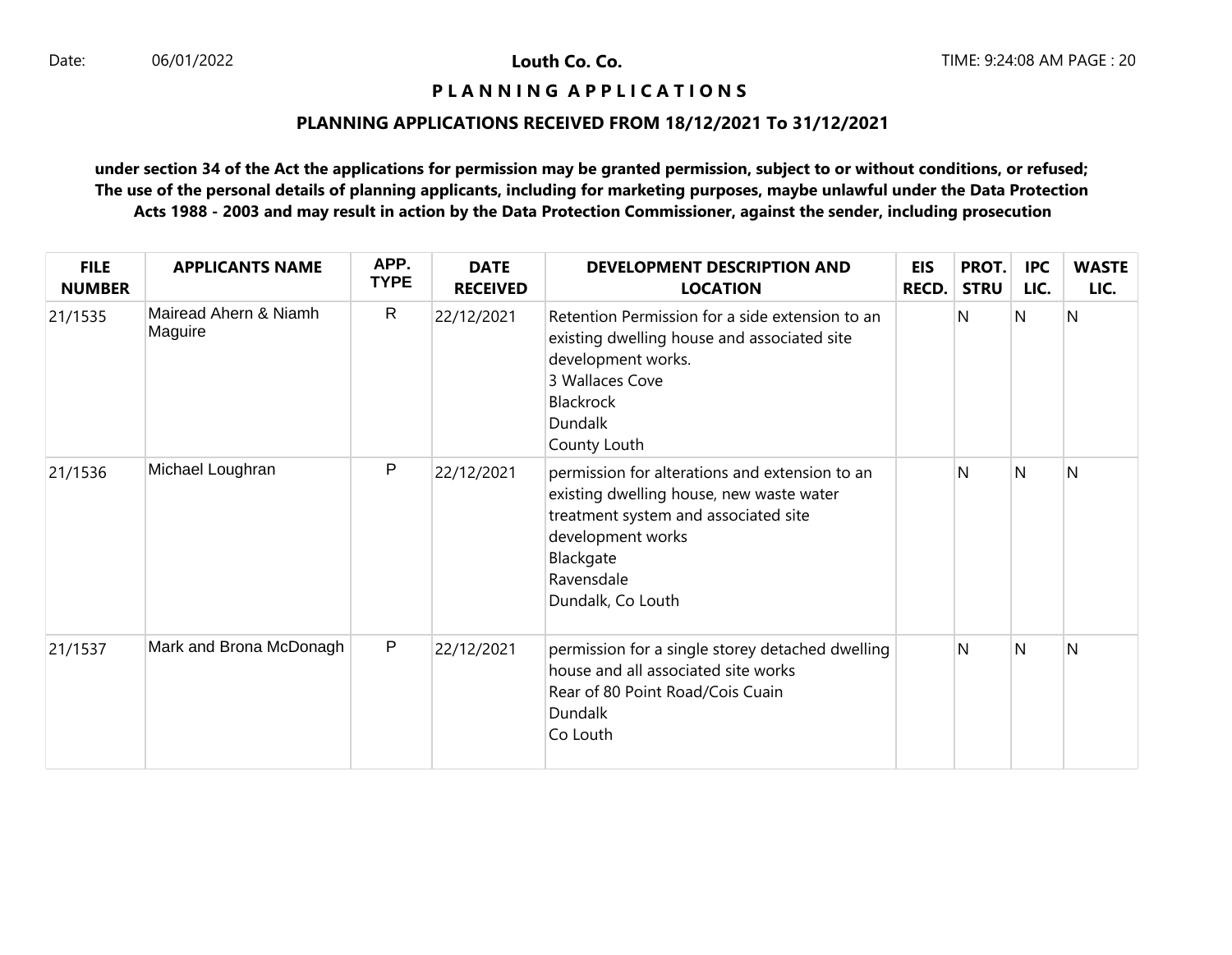## **P L A N N I N G A P P L I C A T I O N S**

# **PLANNING APPLICATIONS RECEIVED FROM 18/12/2021 To 31/12/2021**

| <b>FILE</b><br><b>NUMBER</b> | <b>APPLICANTS NAME</b>  | APP.<br><b>TYPE</b> | <b>DATE</b><br><b>RECEIVED</b> | <b>DEVELOPMENT DESCRIPTION AND</b><br><b>LOCATION</b>                                                                                                                                                                                                               | <b>EIS</b><br><b>RECD.</b> | PROT.<br><b>STRU</b> | <b>IPC</b><br>LIC. | <b>WASTE</b><br>LIC. |
|------------------------------|-------------------------|---------------------|--------------------------------|---------------------------------------------------------------------------------------------------------------------------------------------------------------------------------------------------------------------------------------------------------------------|----------------------------|----------------------|--------------------|----------------------|
| 21/1538                      | <b>Arthur McParland</b> | $\mathsf{P}$        | 22/12/2021                     | permission for piping of various existing drains<br>and levelling of lands for agricultural benefit<br>and all associated site development works<br>Dowdallshill<br>Dundalk<br>Co Louth                                                                             |                            | N                    | N                  | N                    |
| 21/1539                      | Chris Smith             | $\mathsf{P}$        | 22/12/2021                     | permission for proposed dwelling house,<br>domestic garage, waste water treatment system<br>and polishing filter percolation area, new<br>vehicular entrance and all associated site<br>development works<br>Bog Road<br><b>Bolies</b><br>Dunleer, Co Louth         |                            | N                    | N                  | N                    |
| 21/1540                      | Katherine Lavery        | $\mathsf{P}$        | 22/12/2021                     | Permission for development to consist of a<br>dwelling house, domestic garage, waste water<br>treatment system and polishing filter<br>percolation area, new vehicular entrance and all<br>associated site development works.<br>Glebe<br>Grangebellew<br>Co. Louth |                            | N                    | N                  | N                    |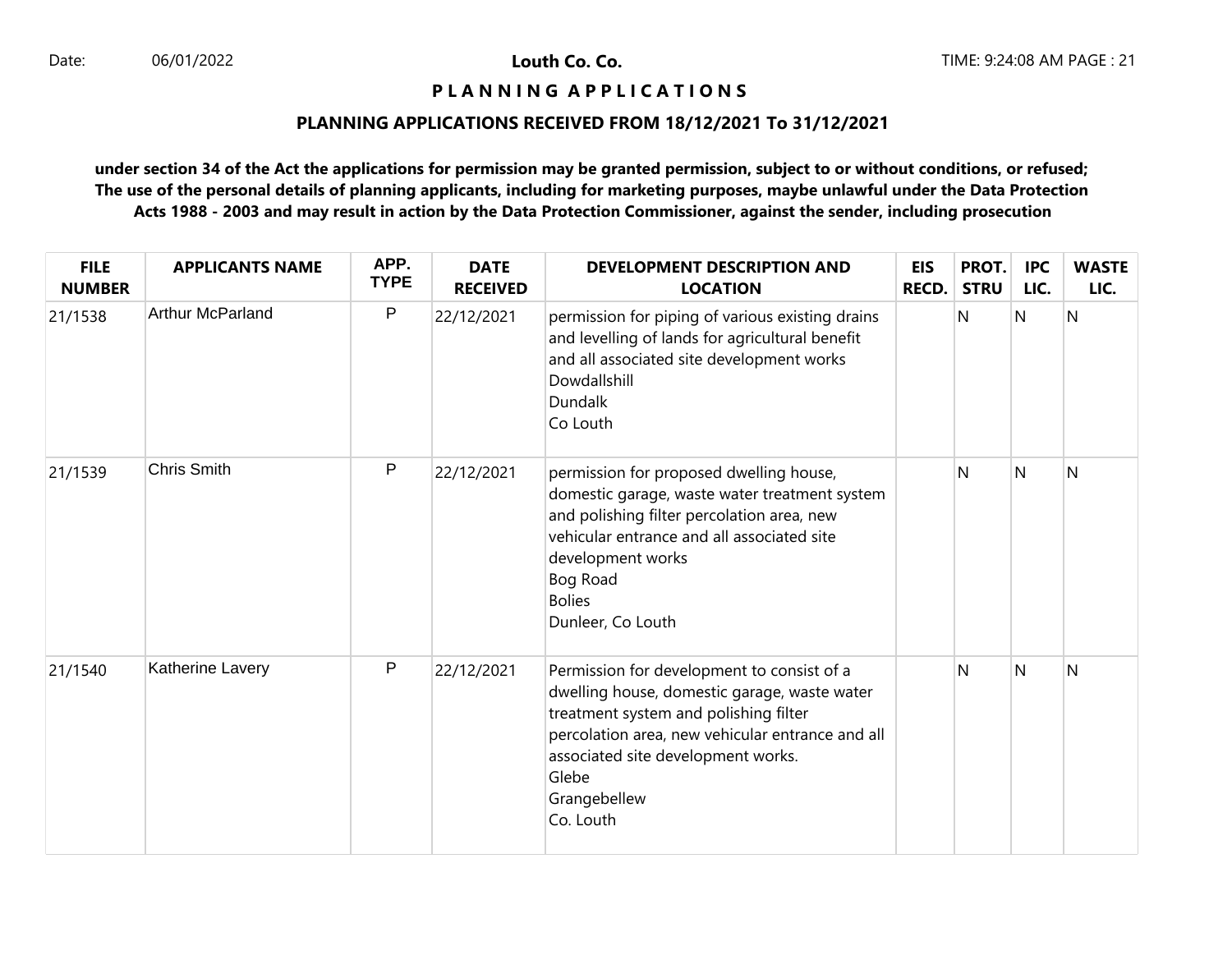## **P L A N N I N G A P P L I C A T I O N S**

# **PLANNING APPLICATIONS RECEIVED FROM 18/12/2021 To 31/12/2021**

| <b>FILE</b><br><b>NUMBER</b> | <b>APPLICANTS NAME</b>                  | APP.<br><b>TYPE</b> | <b>DATE</b><br><b>RECEIVED</b> | DEVELOPMENT DESCRIPTION AND<br><b>LOCATION</b>                                                                                                                                                                                                                                                                                                                                                                                                                                                                                                                                                          | <b>EIS</b><br>RECD. | PROT.<br><b>STRU</b> | <b>IPC</b><br>LIC. | <b>WASTE</b><br>LIC. |
|------------------------------|-----------------------------------------|---------------------|--------------------------------|---------------------------------------------------------------------------------------------------------------------------------------------------------------------------------------------------------------------------------------------------------------------------------------------------------------------------------------------------------------------------------------------------------------------------------------------------------------------------------------------------------------------------------------------------------------------------------------------------------|---------------------|----------------------|--------------------|----------------------|
| 21/1541                      | Denise Dawe                             | P                   | 22/12/2021                     | permission for a one bedroom single storey<br>extension and associated site works to the side<br>of existing two storey semi-detached dwelling,<br>the extension will include a lean-to tiled roof<br>and a new front window with extended tiled<br>roof canopy to match the existing dwellings<br>front bay window and canopy, and to match the<br>existing tiled roofing of the dwelling, all external<br>finishes to match the existing and to be<br>consistent with that of other similar type<br>dwellings within the immediate area<br>69 Castle Manor<br>Ballymakenny Road<br>Drogheda, Co Louth |                     | N                    | N                  | N                    |
| 21/1542                      | 43 Trinity Gardens Ray<br><b>Bourke</b> | P                   | 22/12/2021                     | Permission for development to consist of<br>concrete driveway to dwelling house.<br>43 Trinity Gardens<br>Drogheda<br>Co. Louth                                                                                                                                                                                                                                                                                                                                                                                                                                                                         |                     | N                    | N                  | N                    |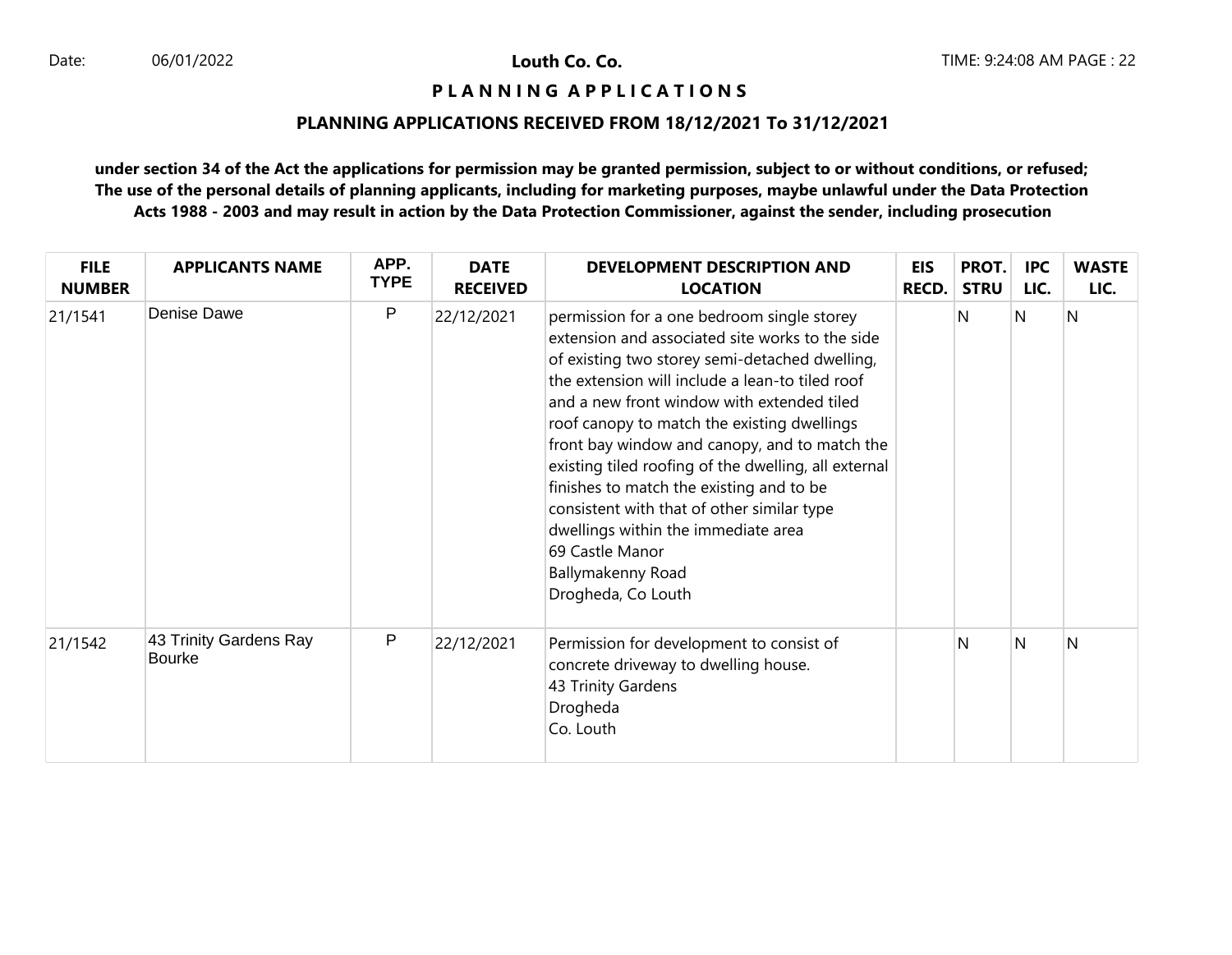# **P L A N N I N G A P P L I C A T I O N S**

# **PLANNING APPLICATIONS RECEIVED FROM 18/12/2021 To 31/12/2021**

| <b>FILE</b><br><b>NUMBER</b> | <b>APPLICANTS NAME</b>                                   | APP.<br><b>TYPE</b> | <b>DATE</b><br><b>RECEIVED</b> | <b>DEVELOPMENT DESCRIPTION AND</b><br><b>LOCATION</b>                                                                                                                                                                                                                                                                                                                                                                                                                                                                                                                                         | <b>EIS</b><br><b>RECD.</b> | PROT.<br><b>STRU</b> | <b>IPC</b><br>LIC. | <b>WASTE</b><br>LIC. |
|------------------------------|----------------------------------------------------------|---------------------|--------------------------------|-----------------------------------------------------------------------------------------------------------------------------------------------------------------------------------------------------------------------------------------------------------------------------------------------------------------------------------------------------------------------------------------------------------------------------------------------------------------------------------------------------------------------------------------------------------------------------------------------|----------------------------|----------------------|--------------------|----------------------|
| 21/1543                      | 'Serengeti' Ltd T/A<br><b>Westgate Veterinary Clinic</b> | P                   | 22/12/2021                     | Permission for internal alterations & revised<br>elevational treatment to veterinary clinic<br>building granted under previous Planning<br>Permission Ref No. 101/91 including change of<br>use of veterinary sales outlet granted under<br>planning permission 92094 to use as veterinary<br>clinic. For change of use of existing detached<br>Animal Care Unit & Store to the rear of the<br>building granted under Planning Permission Ref<br>No. 97154 to use as veterinary to use as<br>veterinary sales outlet & staff facilities.<br><b>Scarlet Street</b><br>Drogheda<br>County Louth |                            | N                    | N                  | $\overline{N}$       |
| 21/1544                      | Kevin Roche                                              | P                   | 22/12/2021                     | permission for a single storey extension to the<br>rear and side of the existing dwelling,<br>demolition of elements of the dwelling, creation<br>of an annexe within the dwelling, internal and<br>external works to the dwelling and waste water<br>treatment system and polishing filter with all<br>associated site development works<br>Ballymakenny<br>Drogheda<br>Co Louth                                                                                                                                                                                                             |                            | N                    | N                  | N                    |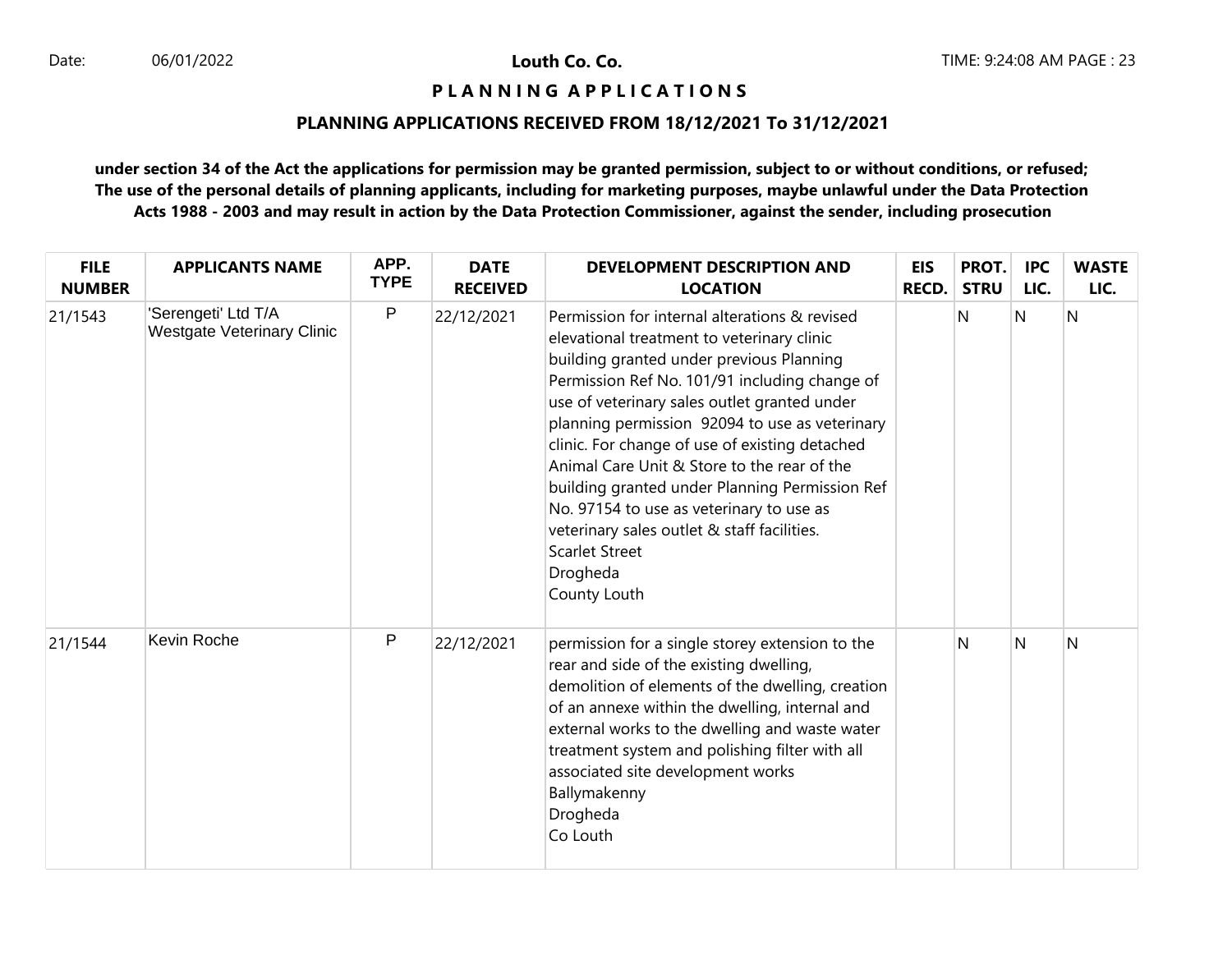# **P L A N N I N G A P P L I C A T I O N S**

# **PLANNING APPLICATIONS RECEIVED FROM 18/12/2021 To 31/12/2021**

| <b>FILE</b><br><b>NUMBER</b> | <b>APPLICANTS NAME</b>  | APP.<br><b>TYPE</b> | <b>DATE</b><br><b>RECEIVED</b> | <b>DEVELOPMENT DESCRIPTION AND</b><br><b>LOCATION</b>                                                                                                                                                                                                                                                                                                                            | <b>EIS</b><br><b>RECD.</b> | PROT.<br><b>STRU</b> | <b>IPC</b><br>LIC. | <b>WASTE</b><br>LIC. |
|------------------------------|-------------------------|---------------------|--------------------------------|----------------------------------------------------------------------------------------------------------------------------------------------------------------------------------------------------------------------------------------------------------------------------------------------------------------------------------------------------------------------------------|----------------------------|----------------------|--------------------|----------------------|
| 21/1545                      | Kevin and Andrea Brady  | P                   | 22/12/2021                     | permission for the demolition of existing two<br>storey dwelling and the construction of a new<br>two storey replacement dwelling, an extension<br>of site boundary resulting in increased site area<br>and waste water treatment system and sand<br>polishing filter together with all associated site<br>development works<br>Ganderstown<br>Clogherhead<br>Drogheda, Co Louth |                            | N                    | N                  | $\overline{N}$       |
| 21/1546                      | Paula and Brendan Walsh | P                   | 22/12/2021                     | permission for the construction of a single<br>storey rear extension with a floor area of<br>c.36sqm and a front porch with a floor area of<br>c.3sqm<br>5 Bridge View<br>Drogheda<br>Co Louth                                                                                                                                                                                   |                            | N                    | N                  | N                    |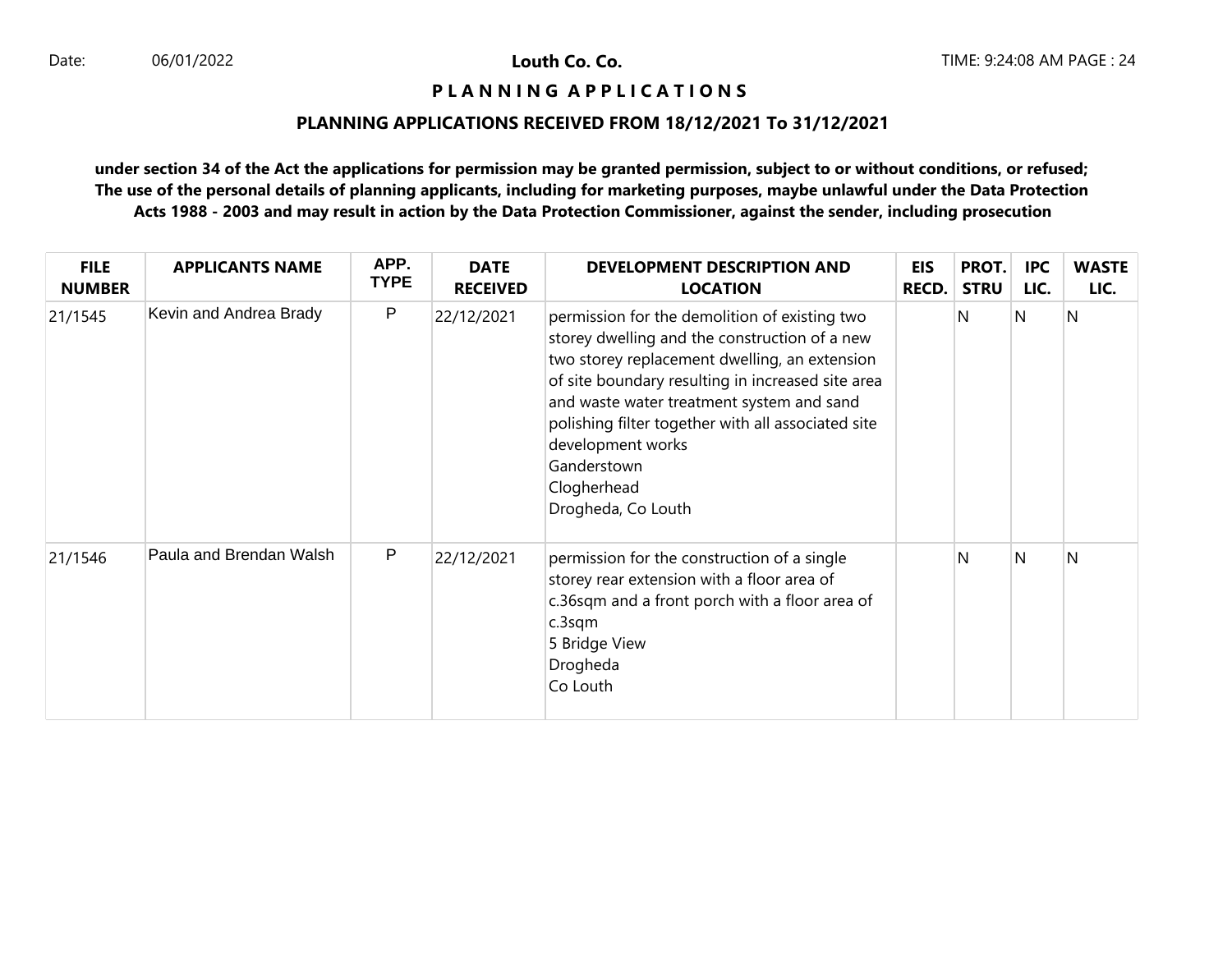# **P L A N N I N G A P P L I C A T I O N S**

### **PLANNING APPLICATIONS RECEIVED FROM 18/12/2021 To 31/12/2021**

| <b>FILE</b><br><b>NUMBER</b> | <b>APPLICANTS NAME</b> | APP.<br><b>TYPE</b> | <b>DATE</b><br><b>RECEIVED</b> | <b>DEVELOPMENT DESCRIPTION AND</b><br><b>LOCATION</b>                                                                                                                                                                                                                                                                                                                                                                   | <b>EIS</b><br><b>RECD.</b> | PROT.<br><b>STRU</b> | <b>IPC</b><br>LIC. | <b>WASTE</b><br>LIC. |
|------------------------------|------------------------|---------------------|--------------------------------|-------------------------------------------------------------------------------------------------------------------------------------------------------------------------------------------------------------------------------------------------------------------------------------------------------------------------------------------------------------------------------------------------------------------------|----------------------------|----------------------|--------------------|----------------------|
| 21/1547                      | <b>Patrick Hamill</b>  | P                   | 23/12/2021                     | permission for 6 no. new dwelling houses<br>including completion of 3 no. partly constructed<br>dwelling houses currently at subfloor level which<br>were granted planning permission under<br>planning ref. no. 04/645 with individual effluent<br>treatment systems and percolation areas, 4 no.<br>detached domestic garages and all associated<br>site works<br>Castletowncooley<br>Riverstown<br>Dundalk, Co Louth |                            | N                    | N                  | N                    |
| 21/1548                      | <b>MCC Labels</b>      | P                   | 23/12/2021                     | permission for new signage and the re-cladding<br>of the front and side facades of the existing<br>factory building<br>Donore Road Industrial Estate<br>Lagavooren<br>Drogheda, Co Louth<br>A92PX62                                                                                                                                                                                                                     |                            | N                    | N                  | N                    |
| 21/1549                      | Mark Lynch             | P                   | 23/12/2021                     | permission for a 1.5 storey dwelling, detached<br>garage, waste water treatment system with all<br>associated site works<br>Gudderstown<br>Ardee<br>Co Louth                                                                                                                                                                                                                                                            |                            | N                    | N                  | N                    |